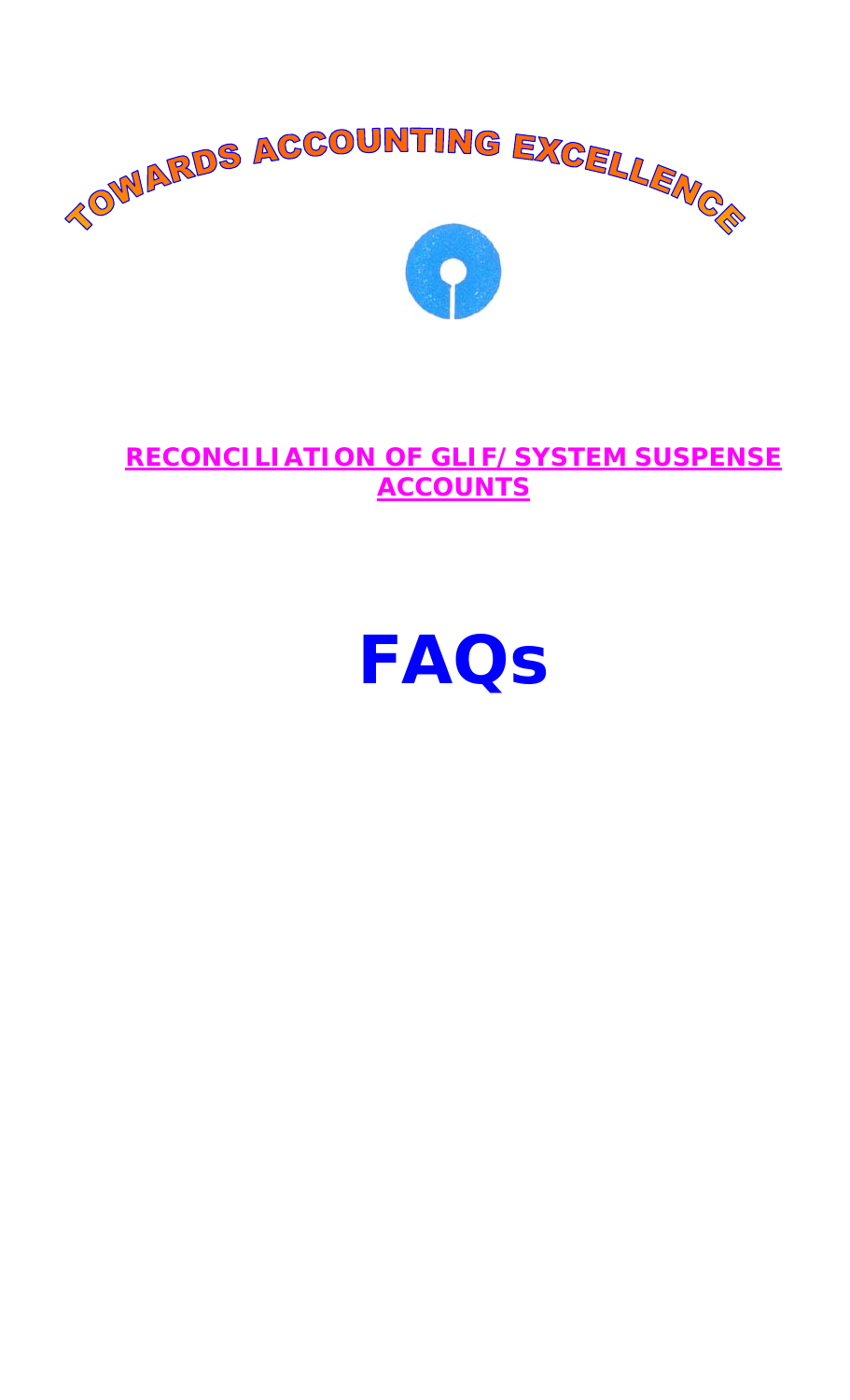# **CHAPTER: 1 BASICS**

## **How transactions take place in CBS environ?**

The movement of transactions in CBS can be explained with the following diagram:



**What is GLIF?** 

GLIF is an acronym for General Ledger Interface File (GLIF).

## **Explain more about GLIF?**

It is an oracle table and works as an interface between B@ncs24 & Finance One. It contains all financial transactions taking place at the branch, including both cash and non –cash (transfer) transactions. GLIF accounts are debited as well as credited with the same amount.

## **Why GLIF was required?**

Two softwares used in CBS system, B@NCS24 and FINANCE ONE do not interact with each other. This necessitated introduction of an intermediate file called GLIF.

## **How transactions take place in GLIF?**

The transaction made in B@NCS 24 moves to GLIF where it gets converted into 02 entries with an intermediary account (GLIF A/c) in between. This account is debited as well credited with the same amount.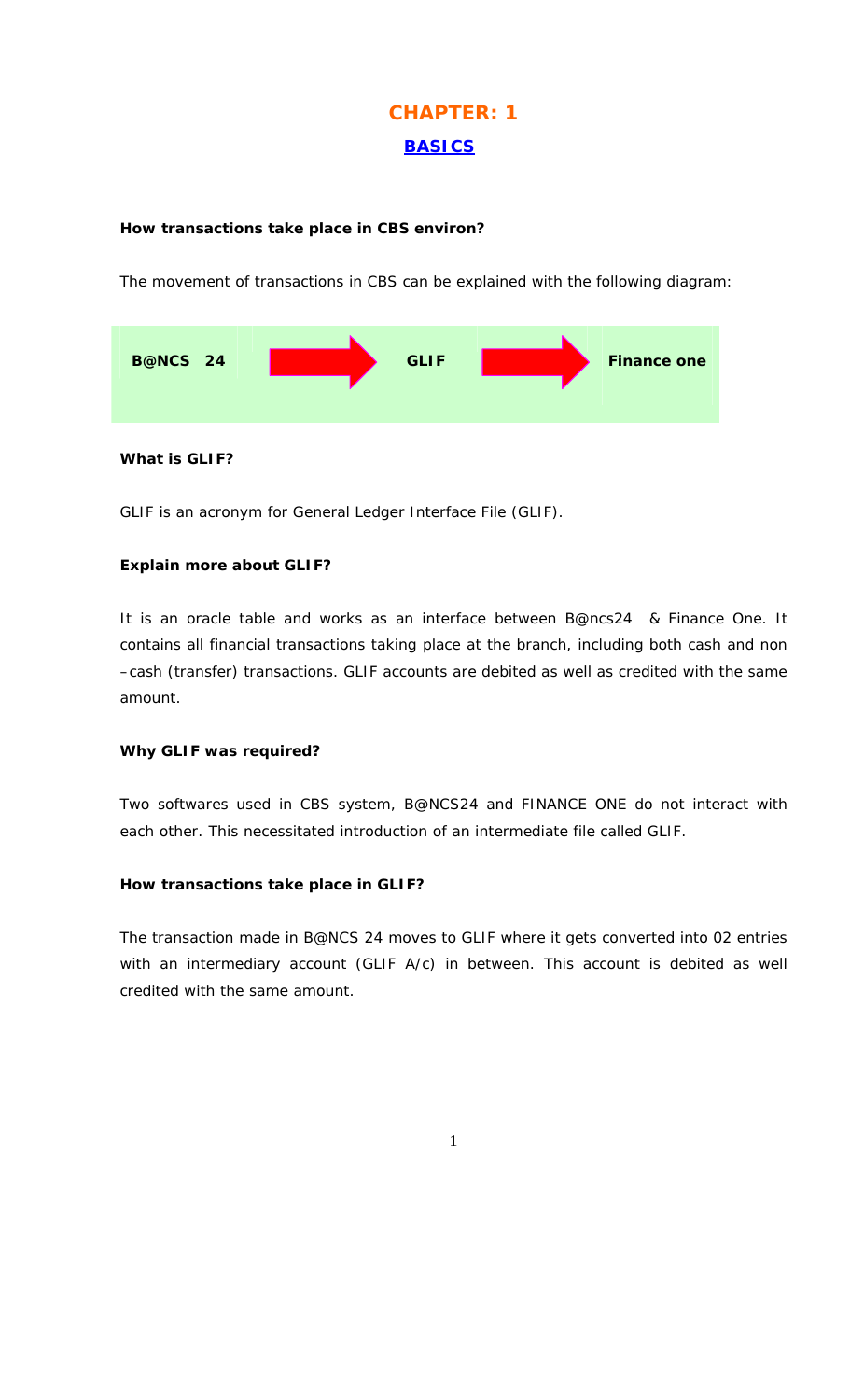#### **Explain flow of transaction in CBS with an illustration?**

**Illustration 1:** When a user, at a CBS branch conducts a transaction or a customer withdraws Cash from ATM or a customer puts a transaction through Online Banking, it hits B@ncs24. Any Financial transaction as mentioned above, done in B@ncs24 generates entries for posting into FINANCE1 in bulk with unique Journal number, which is termed Corporate General Ledger (CGL). These B@ncs24 transaction entries are generated by the system in the General Ledger Interface File (GLIF). During EOD of B@ncs24, individual entries are clubbed branch wise, currency wise and General Ledger Classification Code (GLCC)-wise before being uploaded into FINANCE 1 by a programme called "SY1000".

#### **What is GLCC?**

GLCC (General Ledger Classification Code) is 18 digit number consisting of 5 digit Branch code + 3 digit Currency code + 10 digit Finance one account number. This is available in "Short Enquiry" menu of a particular account.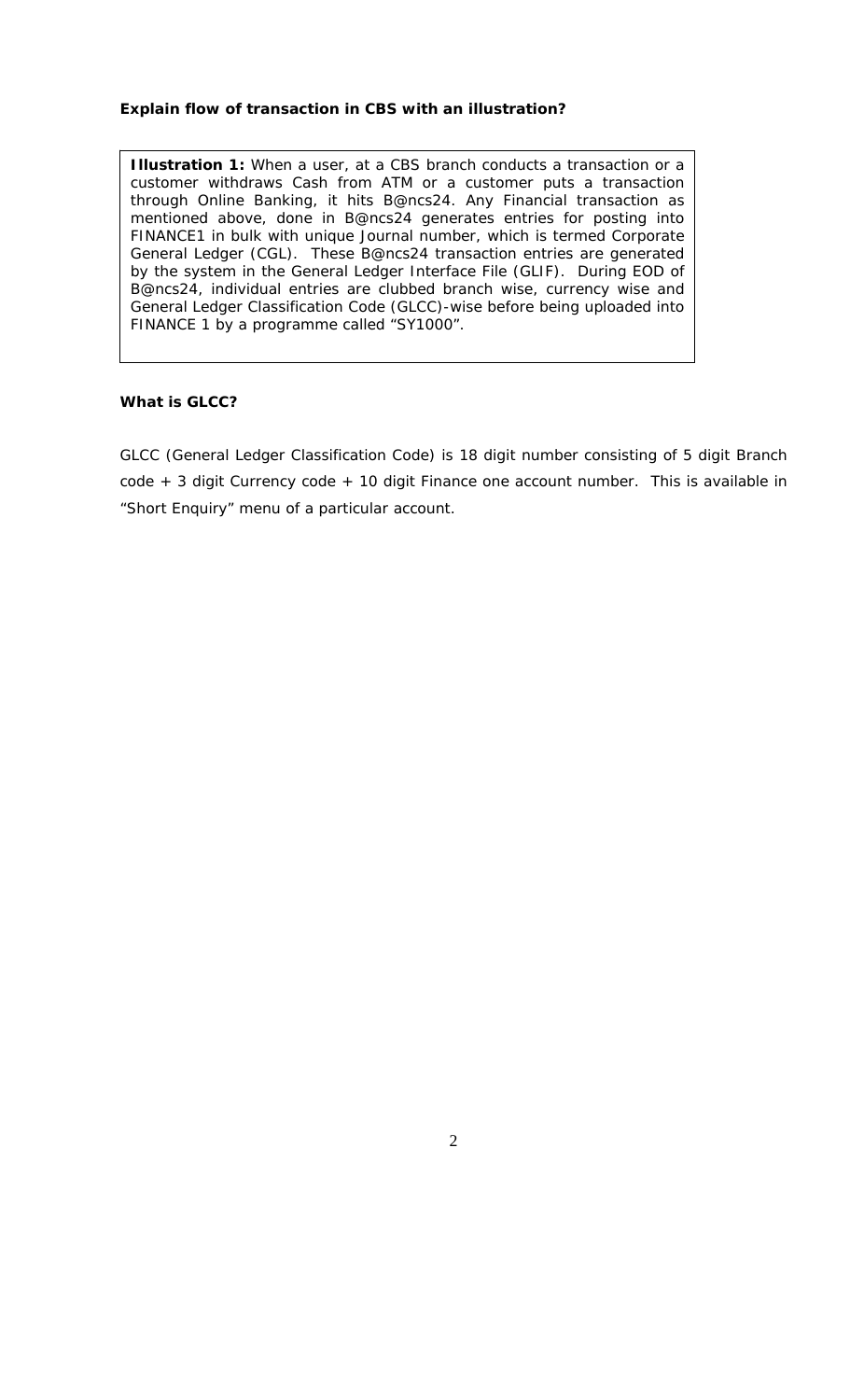# **CHAPTER: 2**

## **RECONCILIATION IN CBS ENVIRONMENT**

#### **What was accounting system adhered to in the Bank master?**

In the Bank Master system accounting runs on the concept of "Double Entry System" which means that failure of one leg would necessarily lead to the failure of the other leg.

## **Explain it with an example?**

**Illustration 2:** If we have to post Debit "A" Rs. 1500/-, Credit "B" Rs. 1500/- and either entry (debit or credit) fails, whole transaction would be rejected by the system. This necessarily means that both debit/credit and corresponding credit/debit will be posted in the system simultaneously.

#### **What is accounting procedure in CBS?**

B@NCS24 software used in CBS, however, runs on the principle of single entry system which means that both debit and credit entries are posted separately as two independent legs of a transaction. So when one or the other leg of the transaction fails, the successful leg would appear in the CGL, while the failed leg would not appear anywhere. In these circumstances, locating such entries and reconciliation thereof will be extremely difficult.

#### **How this difficulty was overcome in the CBS?**

To overcome this problem an intermediary file called GLIF was introduced. Each leg of transaction (debit or credit entry) is further broken into two double sided entries at GLIF. The transaction of above example would take place as under in the CBS.

#### **Explain this with a example.**

**Illustration 3:** 

**Debit "A": Rs. 1500/- Credit intermediary (GLIF) A/c: Rs. 1500/- Debit intermediary A/c: Rs. 1500/- Credit "B": Rs. 1500/-**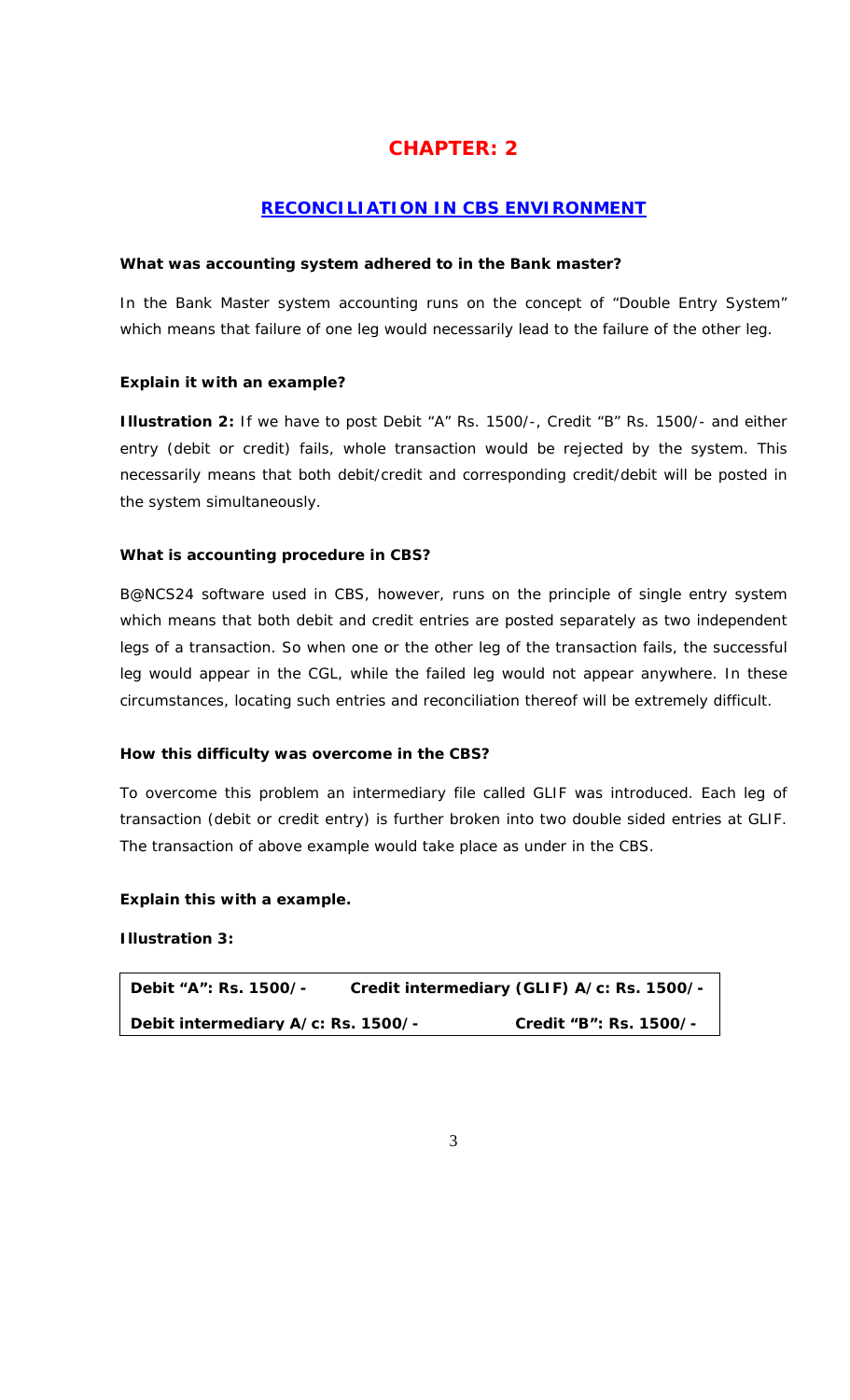#### **Explain one more about GLIF?**

General Ledger Interface File (GLIF), an oracle table, is an interface between B@ncs24 & Finance One. It contains all financial transactions taking place at the branch, including both cash and non–cash (transfer) transactions. GLIF accounts are debited as well as credited with the same amount.

## **GLIF is nothing but a combination of our erstwhile cash & transfer scrolls.**

## **What are various accounts of GLIF?**



**How transactions are classified among various GLIF A/cs?** 

When a transaction enters the GLIF Table, the system from the transaction type, comes to know that it is a Cash Transaction and as such it picks up the corresponding CGL (Finance One) Cash Account (1204505001) or CGL Suspense A/c (in case of Currency Chest branches), as the contra entry. Transactions, other than cash in GLIF are picked up by Technical Suspense a/c (1260505001).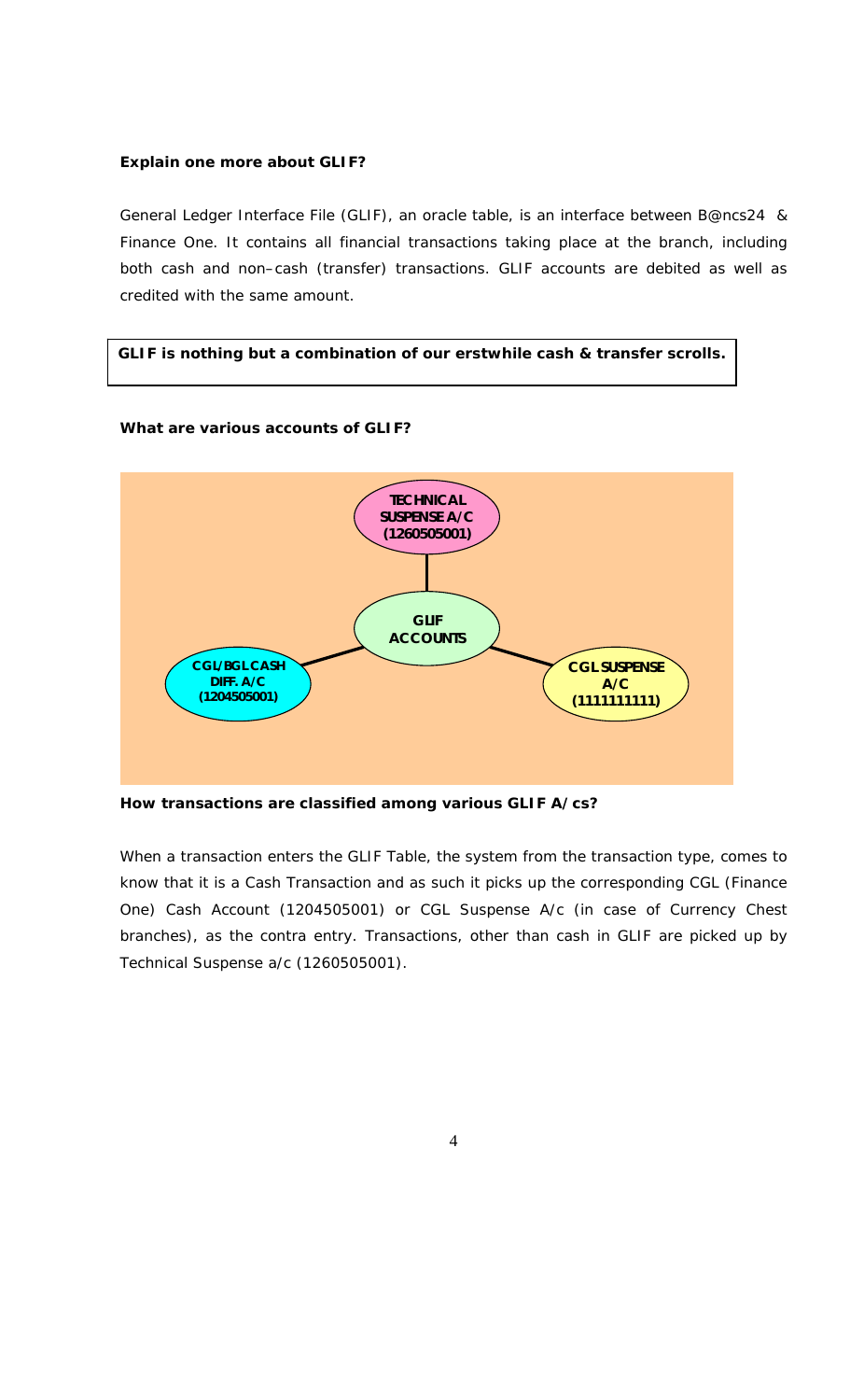#### **What type of transactions various GLIF A/cs contain?**

**CGL/BGL cash Difference A/c (1204505001):** This a/c contains un-reconciled cash related GLIF entries.

**CGL Suspense A/c (1111111111):** This a/c has un-reconciled cash transactions related to currency chest branches.

**Technical Suspense A/c (1260505001):** Transactions other than cash appear in this account.

**Besides above 03 accounts, reconciliation also involves another A/c called System suspense A/c comprising 31 various other subaccounts.** 

**Besides above 03 accounts and System Suspense a/c which other accounts should be monitored for maintaining accounting excellence?** 

#### **A/C No. 1000505010 – Wash A/C:**

This account is being used by Migration team/Forex team. In case Branches input any transactions in this account, they must send FAX to CDC with full details and purpose of the transaction to enable the CDC for posting into the appropriate a/c in Finance1 at CDC. Branches should invariably quote the GLCC of the account affected. If many accounts are affected, GLCC wise total should also be intimated. As long as the entries are not appropriately accounted for in FINANCE1 by Belapur team, this account would not be zeroised. In other words his account can be zeroised by the CDC only.

#### **A/C No. 1000505003 – Suspense A/C (Data Migration):**

This account is used only at the time of branch migration to CBS. The amount in this account represents the values not migrated and should be zeroised as early as possible taking assistance from Project Officer at LHO /Migration team at CDC Belapur.

This account should be zero once the migration is complete. Therefore, any entry appearing in it should be adjusted on priority basis.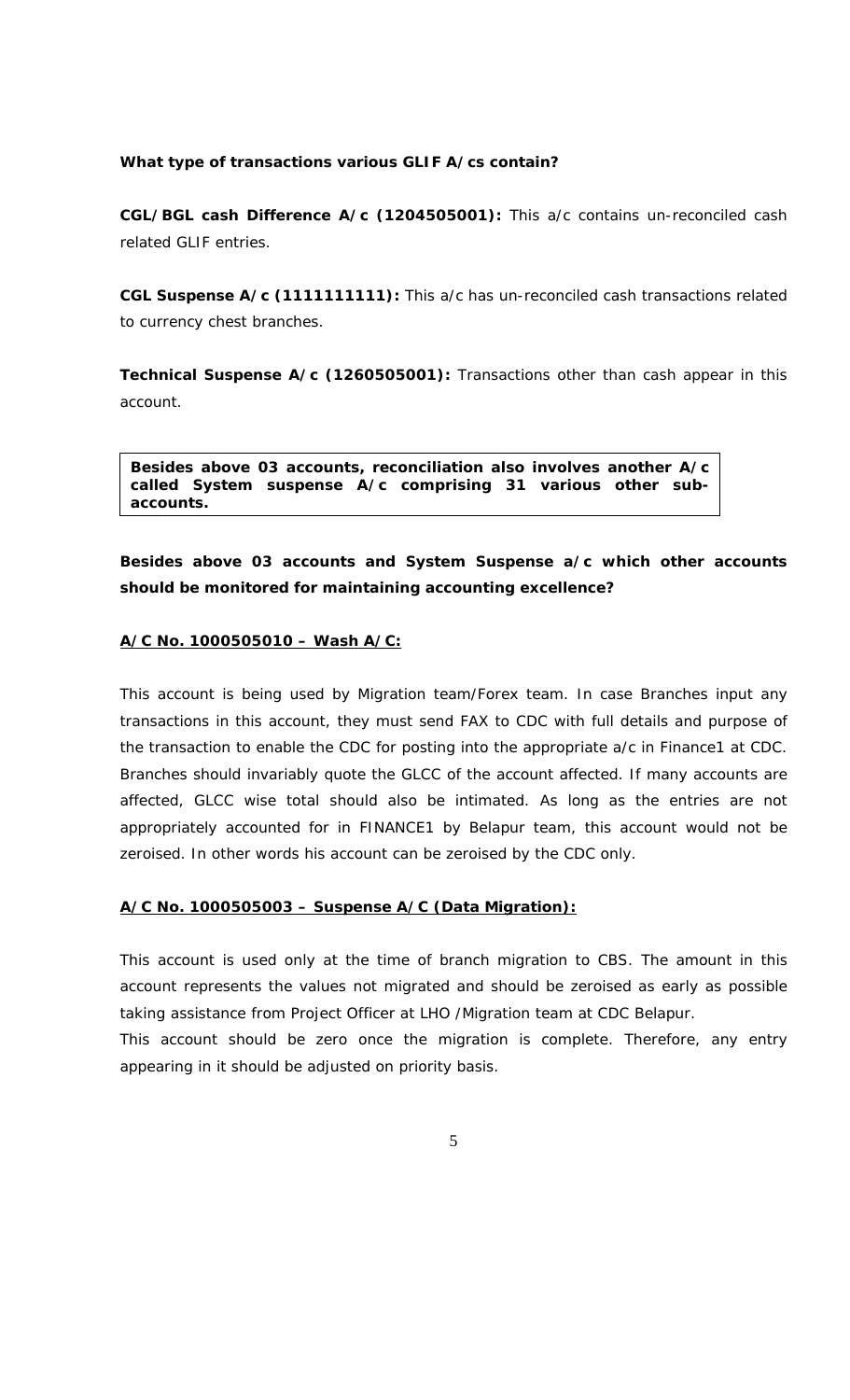#### **Should any entry remain outstanding in the GLIF A/cs?**

No. If both the legs of transaction viz. debit as well as credit are completed successfully, entries in the intermediary GLIF accounts would cancel each other and there would not be any balance in the intermediary account. So, ideally speaking no entry should remain outstanding in GLIF A/cs at the end of the day.

#### **Explain this with an example?**

Let us consider the transaction as shown in illustration 3.

| Leg 1: Debit "A": Rs. 1500/-                                     | Credit intermediary (GLIF) A/c: Rs. 1500/- |
|------------------------------------------------------------------|--------------------------------------------|
| Leg 2: Debit intermediary A/c: Rs. 1500/- Credit "B": Rs. 1500/- |                                            |

When both the legs are successful, the intermediary account will be first credited by Rs. 1500/- and then debited by Rs. 1500/-, thus leaving NIL balance in it. This is an ideal situation.

#### **Then why entries remain outstanding in GLIF?**

Consider a situation wherein one leg of transaction is complete, while due to some problem the other leg could not complete. In this case either debit or credit entry, corresponding to the successful transaction, would appear in the intermediary (GLIF) A/c. This un-cancelled entry in the intermediary account is called GLIF entry.

#### **What a GLIF entry connotes and how it facilitates reconciliation in CBS?**

The very existence of the GLIF entry indicates that the corresponding leg of this entry has failed. This brings the error to the notice of branch staff/officials and thus acts as reconciliation trigger in CBS that is based on single entry system.

#### **What are main reasons for appearing entries in GLIF A/cs?**

Following are the main reasons for appearance of entries in GLIF A/cs: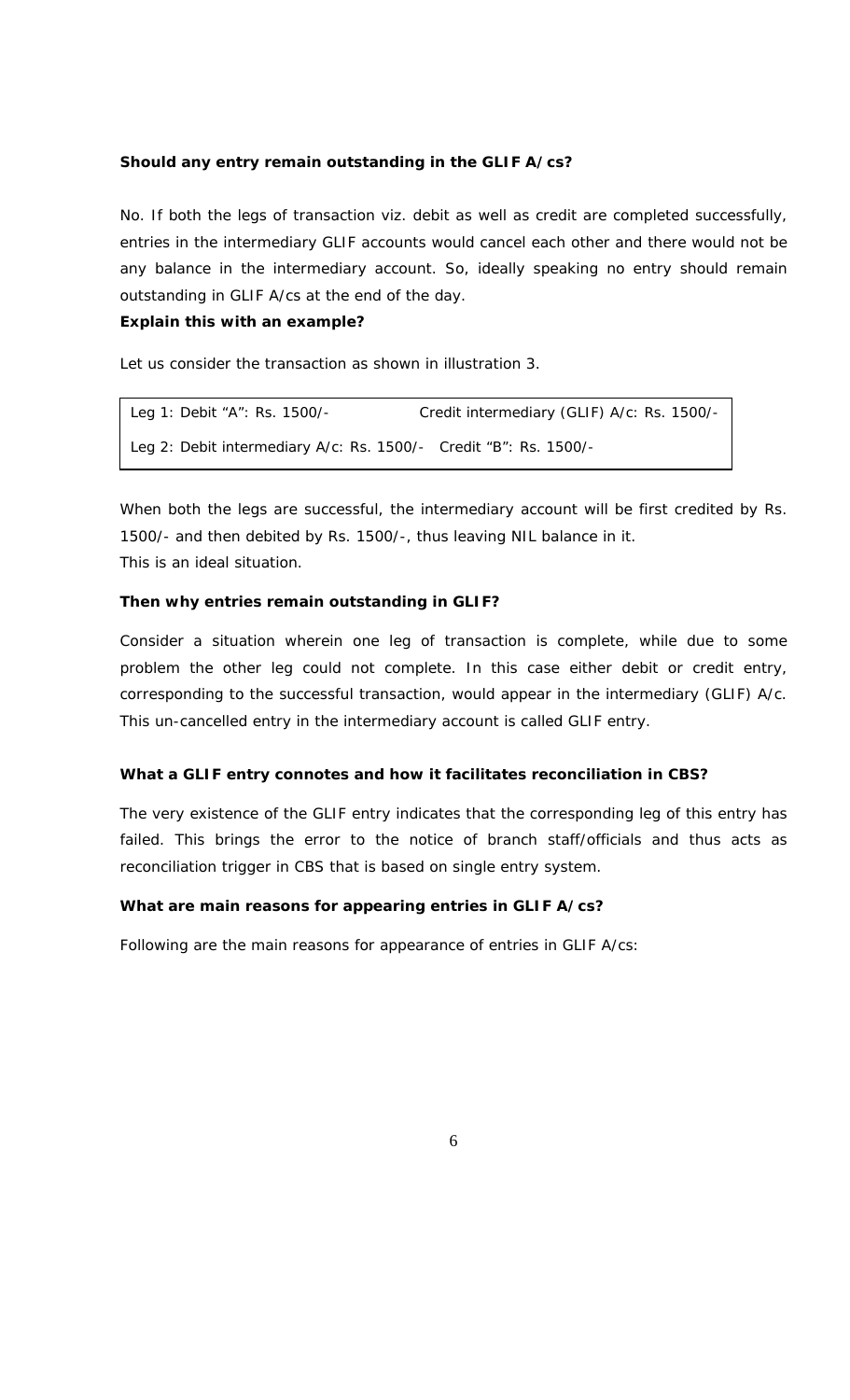- **Errors in posting of entries due to wrong module (deposit/loans/remittances etc.) selection.**
- **Posting in stopped accounts.**
- **Closing accounts without enquiry**
- **Double posting with single contra entry**
- **Non-posting of one leg of the transaction**
- **Non-ensuring of "OK" status at the time of posting of individual transactions.**
- **Connectivity failure**
- **Non-repairing of the failed batches.**
- **Authorization of transactions without carrying out rectification/repair of failed batches by the operators.**
- **Indiscriminate deletion of failed batches instead of their retrieval and repairing.**
- **Non-transmission of EOD signal.**
- **Transmission of EOD signal without ensuring "OK" status for all accounts.**
- **Non-updation of Cash Drawer by the SWO.**
- **Non-tallying of Cash with the Cash report CFPD 0903.TXT generated twice at 05.30 PM and 08.30 PM**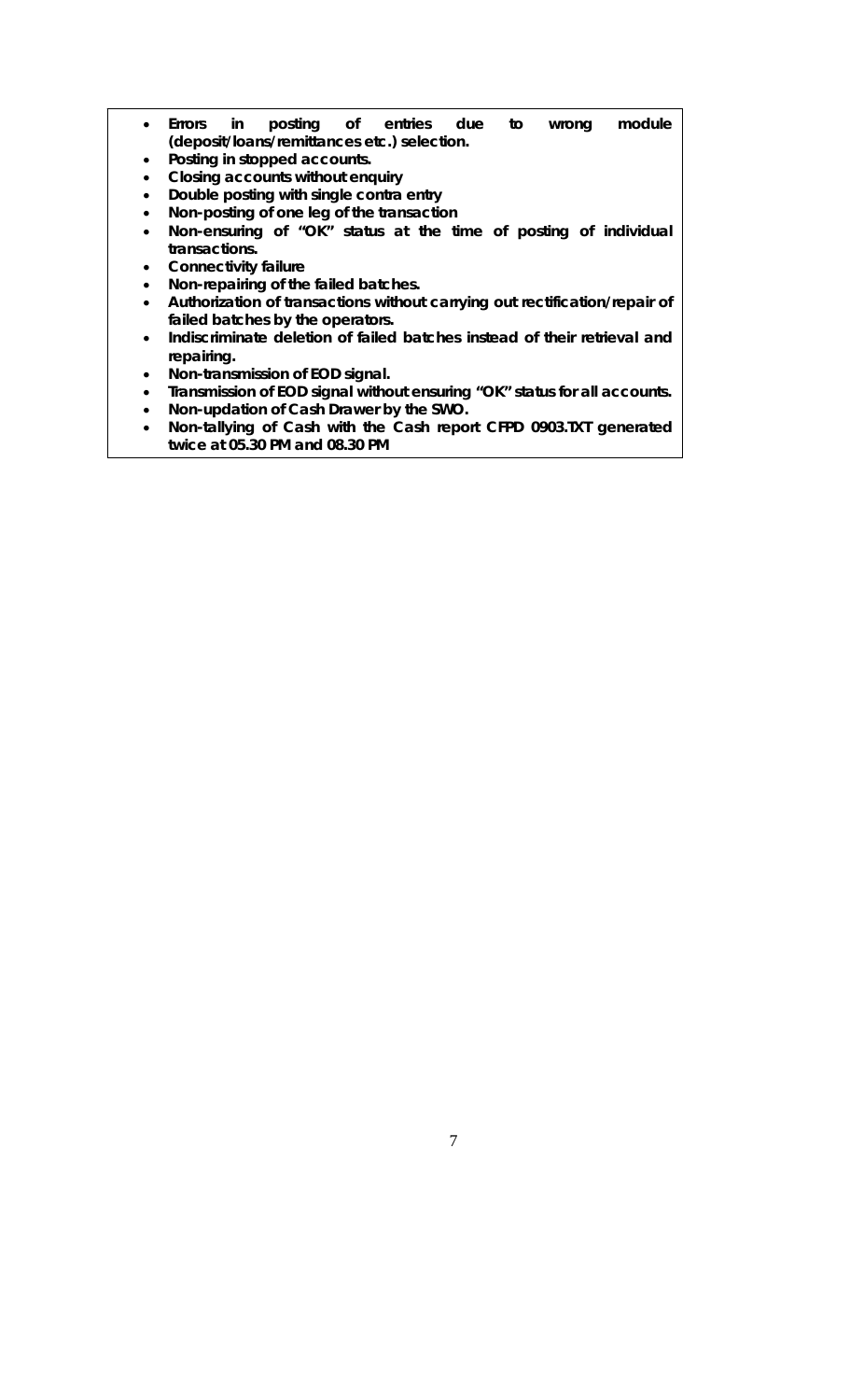# **INTERMISSION: 01**

## **A NOTE ABOUT IMPORTANT REPORTS AVAILABLE AT CBS BRANCHES**

Before we proceed further and take individual accounts and reconciliation of entries therein, we enlist below various reports, which are being made available to the branches by CDC on a daily basis. These files are being sent by the means of File Transfer Protocol (FTP). We shall make reference to these reports now on.

## **VVR (Voucher Verification Report) / GL daybook**

VVR (Voucher Verification Report), earlier called daybook contains all the entries made into various customer (deposit / loans) accounts. The GL daybook contains entries made in BGL accounts only.

## **GLCOMP**

This report shows difference between the B@NCS24 balances and their corresponding balance in FINANCE1. This would alert the branches of errors, if not detected on the day of the transaction through the other mechanisms provided in B@NCS24.

## **GLCNTRL**

This report contains details of accounts in FINANCE 1, showing balances in the accounts, which should ideally be NIL. The list of accounts contained in the report is mentioned below:

**CGL Suspense A/C [1111111111] Technical Suspense A/c [1260505001] Wash A/c [1000505010] Suspense A/c (Data Migration) [1000505003] System Suspense A/c [2148505001]** 

## **List of Intermediary and Suspense Accounts with Non Zero balance**

This report contains details of non-zero system suspense accounts in B@NCS24, which ideally should have zero balance.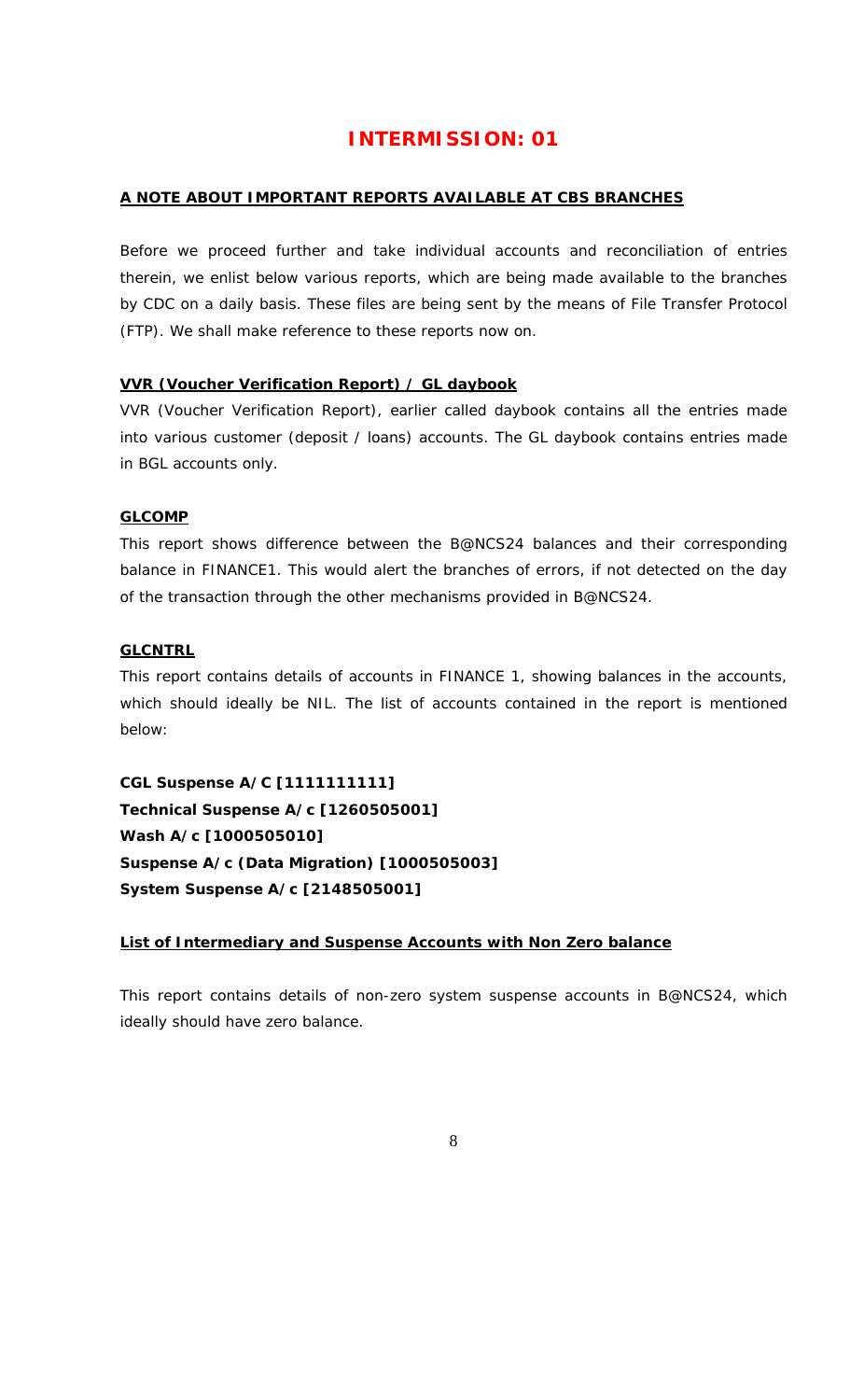#### **Channel Transaction (ATM & INB)**

This report contains all transactions made in the customer accounts through ATM & Internet.

#### **Non-Home Branch Transaction Report**

This report depicts all non-home transactions i.e. made in the account that is at another CBS branch.

#### **GLIF Report**

This report shows transactions made by the branch, which has resulted in outstanding balance in Balancing (Technical Suspense) Account on a particular date. This report is now being made available to each LHO through a website.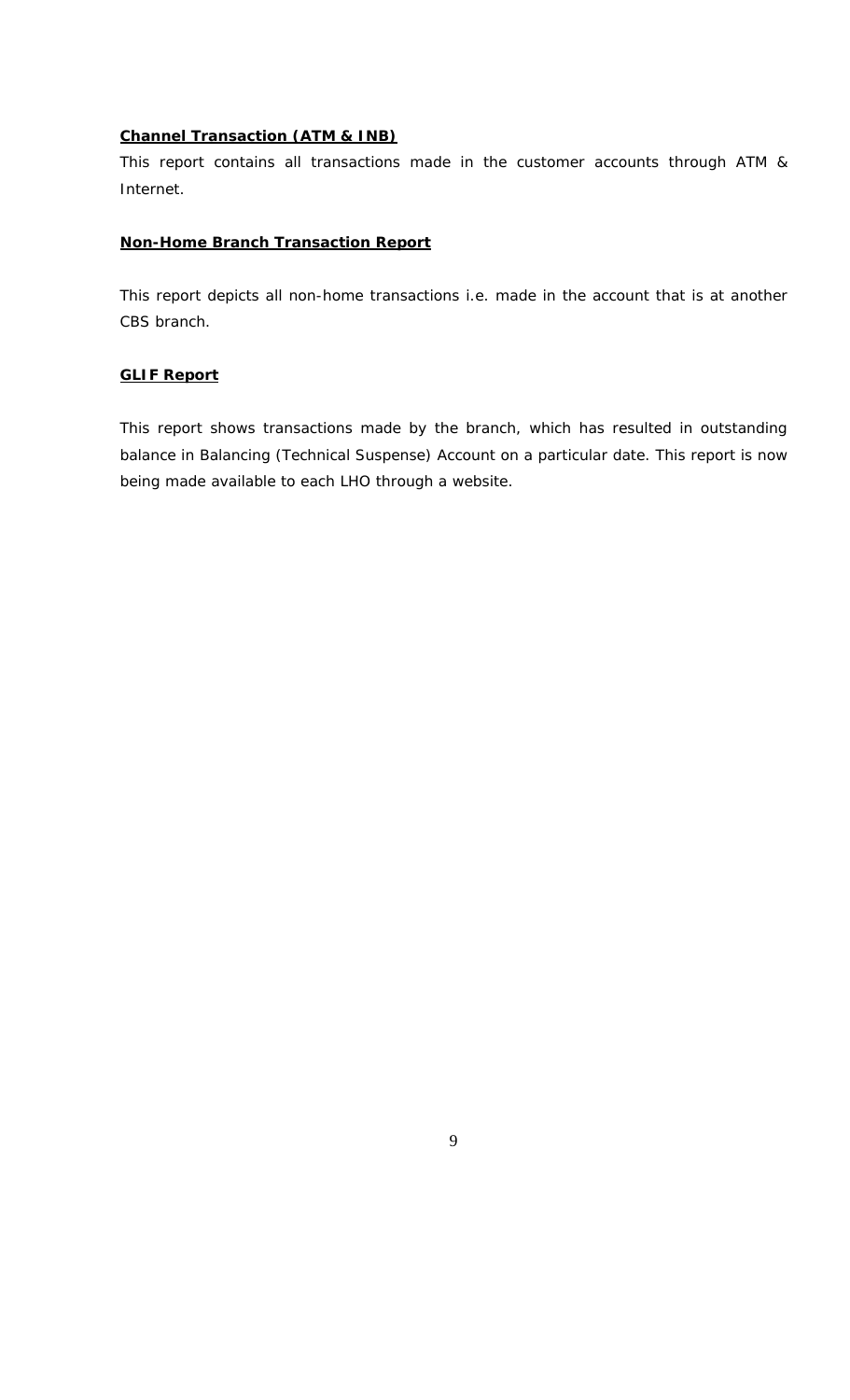# **CHAPTER: 3**

## **RECONCILIATION OF BGL/CGL CASH ACCOUNT**

## **How to identify suspected entries in the BGL/CGL Cash Difference A/c?**

- By properly scrutinizing cash report 0903 generated input teller-wise each day on 05.30 & 08.30 PM and cash drawer reports.
- By verifying VVR, GL day book/GLCOMP report.
- Properly scrutinizing Sundry deposit Un-identified cash A/c (98576)
- By verifying transactions in BGL Cash Rectification A/c (98955)

## **Why un-reconciled entries in BGL/CGL Cash Difference A/c occur?**

Un-reconciled entries in the BGL/CGL Cash Difference A/c occur for the following reasons:

Case 1: Cash drawer is not updated.

Case 2: Cash drawer is updated once but customer a/c was credited/debited twice.

Case 3: Cash drawer is updated but the customer account was not credited/debited.

Case 4: Dormant account override is not properly authorized, thus system would have debited/credited the customer a/c but cash drawer would not have been updated.

Case 5: Cash Vault transaction is done twice but the cash drawer is updated once.

Case 6: Vault custodian does not close his cash drawer.

Case 7: Physical cash is no equal to BGL Cash A/c (98903) balance but equal to CGL Cash balance.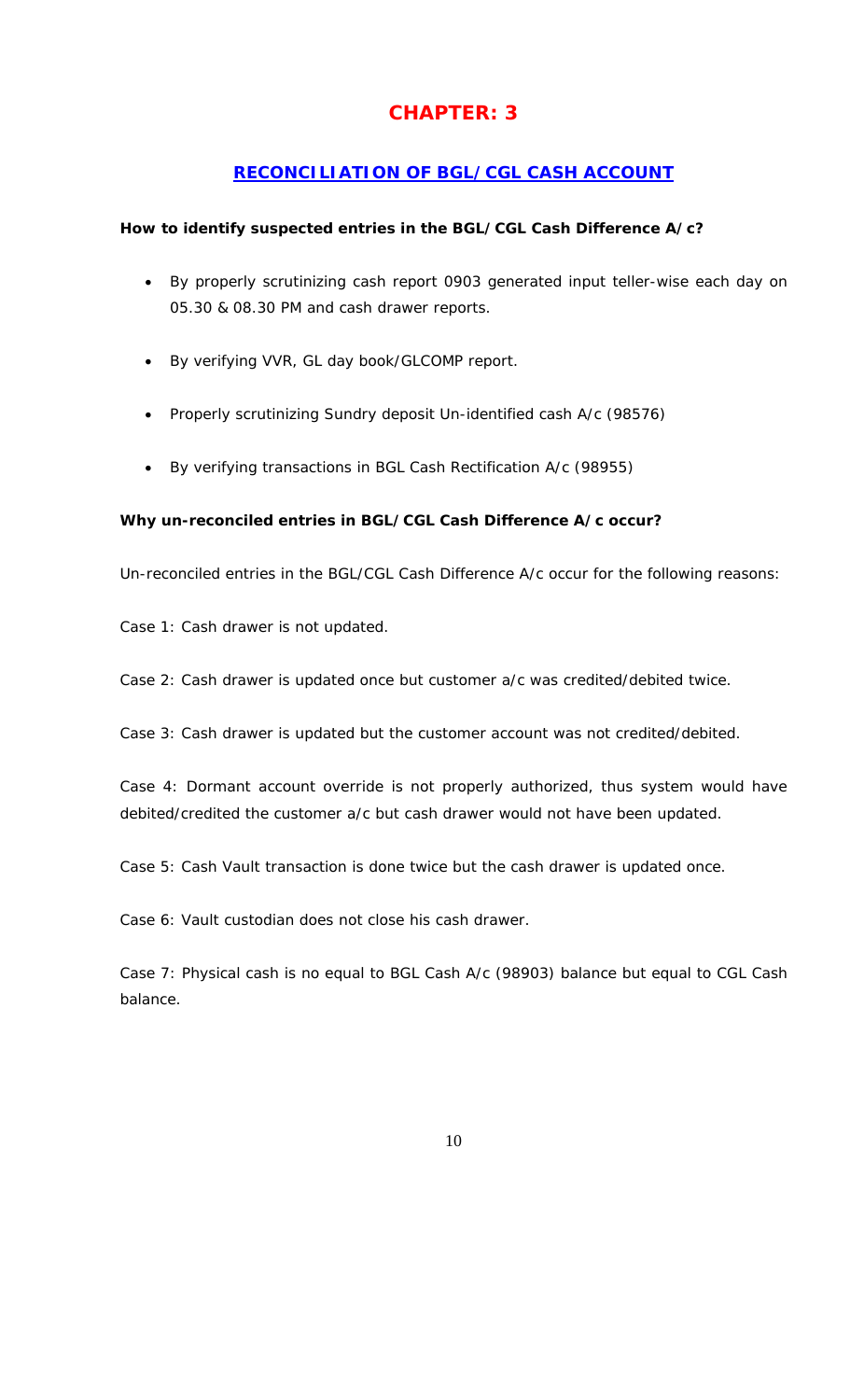#### **How to carry out rectification in case 1 above?**

In case of occurrence of mistake "Cash drawer not updated", observed before EOD, the "Journal Correction Icon" on the left top corner of the monitor (3<sup>rd</sup> Icon) should be used. Using transaction amount as the filter and after choosing the entry concerned, click Button "Cash Correction". Now the cash drawer gets updated.

**Please note that Cash Correction account (989550BBBB+CD) is used when cash drawer is not updated. It is not used on the same day. It should be done on the next day**

#### **How to carry out rectification in case 2 above?**

If error is detected on the same day, click "View Journal" icon. After putting in journal number transaction it would be observed that there are more than one row for the same transaction. Row of the extra transaction is to be selected. After clicking "Cash Correction", A/c no. and amount would appear on the screen. Now click "Transmit". It will reverse the extra debit/credit entry. The contra entries would be automatically posted by the system.

#### **How to carry out rectification in case 3 above?**

The correction should be put following under-noted path:

Menu >> BGL>> Cash Rectification >> Debit/Credit Customer BGL A/c.

The contra entry will be posted by the system by debiting/crediting the cash Rectification (BGL) A/c which is also mapped to the CGL cash A/c, thus adjusting the un-reconciled entry.

**Note: In some situations like "Closure of Loan A/c", cash deposit may not be accepted directly through cash rectification. In such cases, amount is to be credited to Miss Batch Originating Credit A/c and by using the closure menu of BGL amount is transferred.**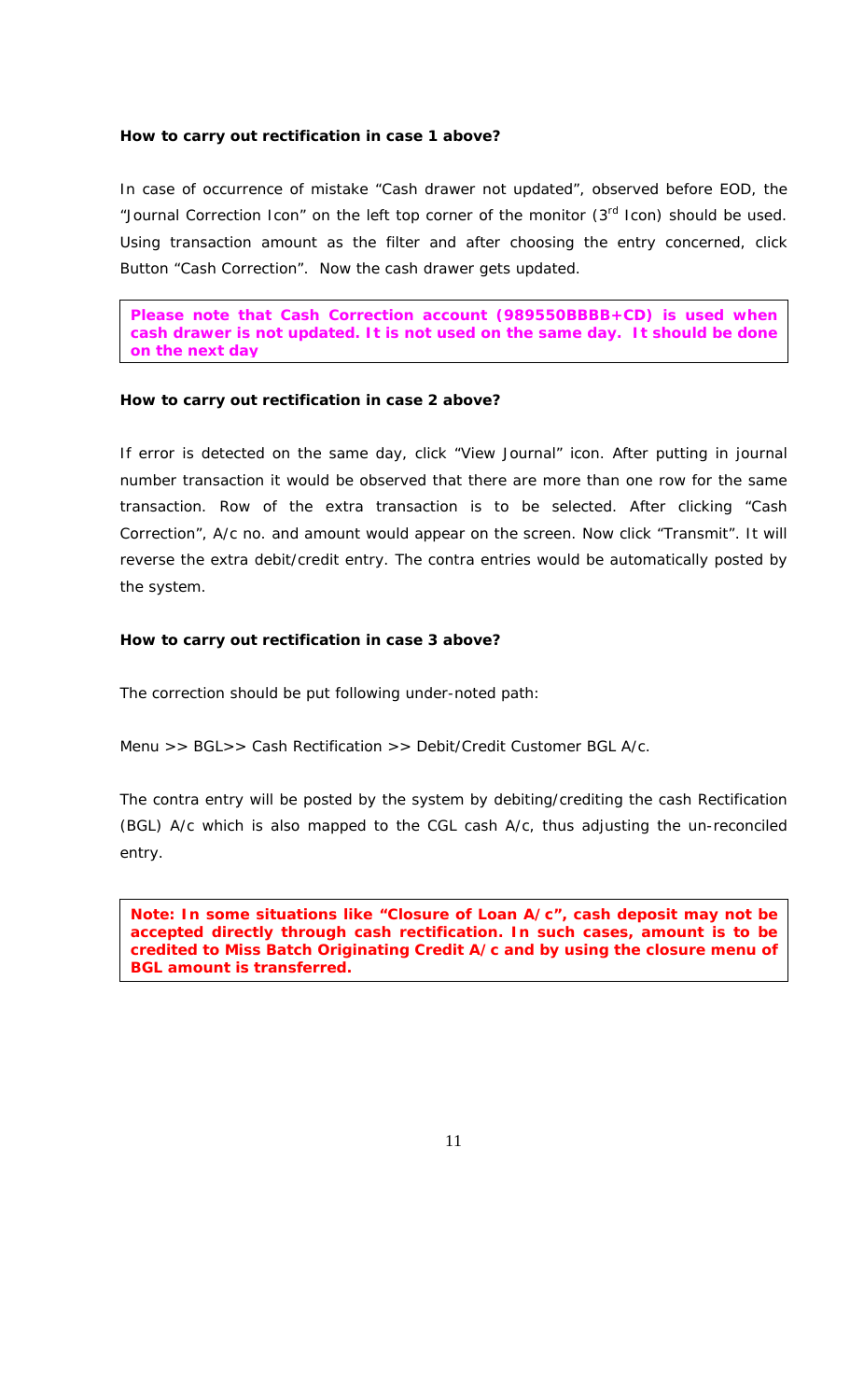## **How to carry out rectification in case 4 above?**

In this case normally system parks erroneous entries to a particular account called "SD-Unidentified Misc. account –985760<BBBB>CD", which has to be reversed using proper Menu.

#### **How to carry out rectification in case 5 above?**

The correction should be put following under-noted path:

Menu >> BGL>> Cash Rectification >> Debit/Credit BGL A/c >> Debit/Credit BGL Cash A/c (98903)

The contra entry will be posted by the system by debiting/crediting BGL Cash Rectification A/c (98955).

#### **How to carry out rectification in case 6 above?**

No correction entry is to be passed in this case. When the custodian closes his cash drawer correctly on the ensuing day, the error gets corrected automatically.

How to carry out rectification in case 7 above?

After proper verification if physical cash found is to be corrected then following path is to followed:

Menu >> BGL >> Cash Rectification >> Credit BGL >> Credit 98903-BGL Cash A/c (FOR DECREASING BGL CASH A/C BALANCE).

OR

Menu >> BGL >> Cash Rectification >> Credit BGL >> Debit 98903-BGL CASH A/c (FOR INCREASING BGL CASH A/C BALANCE).

After putting the transaction as narrated above, enquire a/c no. 98903 (BGL Cash A/c) to verify the change.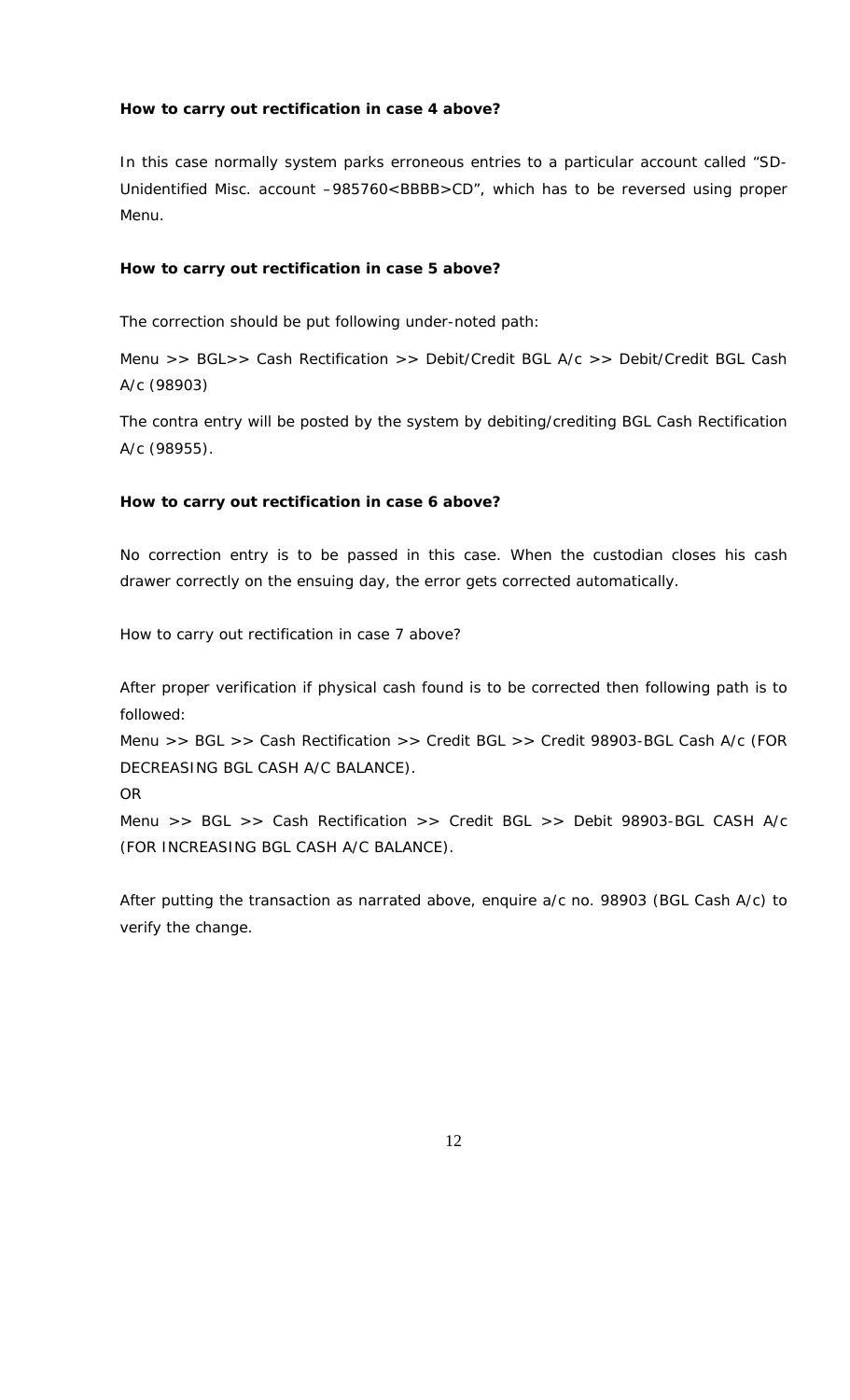## **What general precautions must be observed while putting through rectification entries in BGL/CGL Cash Difference A/c?**

(i) Cash Correction can be done for committed/referred transactions where cash drawer is not updated.

(ii) CGL Cash Rectification account (989550<BBBB>CD) should be used only for the rectification of following cash transaction errors:

Account Posted but Cash drawer is not updated. Account not posted but cash drawer updated. Account posted twice but cash drawer updated once. Transfer of Cash from vault custodian to cash officer (erroneously transferred more than once).

(iii) Batch Transfer Menu should not be used for the rectification of cash related entries.

(iv) CGL Cash Rectification account should not be used for rectification pertaining to Currency Chest Transaction.

(v) CGL Cash Rectification account should not be used for rectification pertaining to ATM replenishment differences/errors.

**CGL Cash Rectification account (989550<BBBB>CD) should be used only for entries those lying in GLIF. It should not be used for updation of cash.**

## **How to ensure reconciliation of CGL/BGL Cash Difference account on an ongoing basis?**

The Joint custodians of cash must invariably ensure that the Physical cash & BGL cash balance tallies at the end of the day. Further, they must ensure that the balance in the BGL Cash account as at the end of the day tallies with the CGL cash account (1204505001) balance of the day, which they will be getting in the next day morning in the report GLCOMP (General Ledger Comparison Report).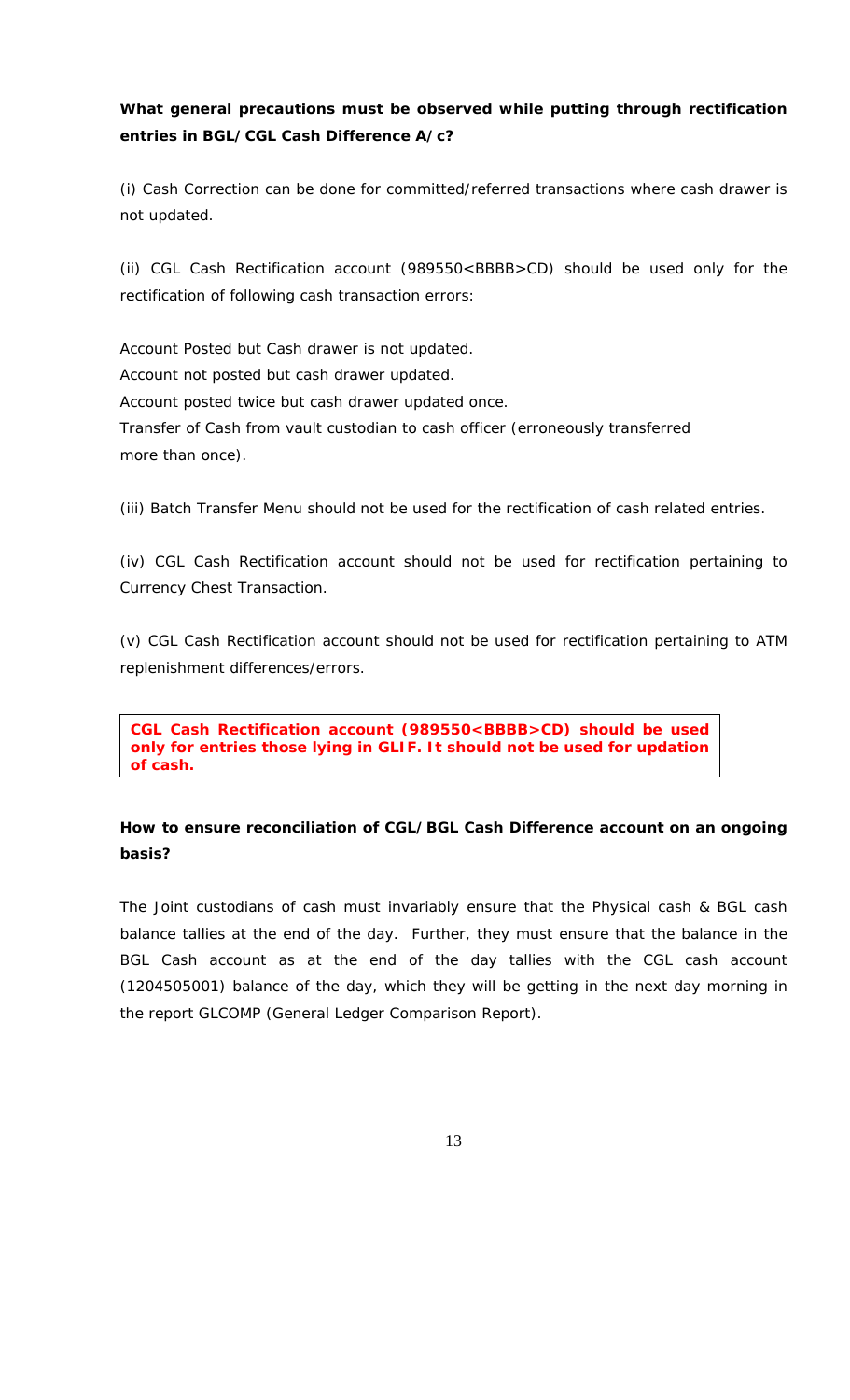## **Why entries appear in CGL Suspense A/c (1111111111)?**

Entries appear in the CGL Suspense A/c mainly for the following reasons:

- Erroneous generation of GLCC code for the product/account.
- Non-reconciliation of currency chest. **(main reason)**
- Failure of CT transactions.
- Input errors by the users.
- System related errors.

## **How to reconcile CGL Suspense A/c (1111111111)**

At the end of each day joint custodians should ensure that balance of Currency Chest A/c (98908) tallies with the balance shown in the Currency Chest Register, maintained at Currency Chest branches. Net CT Amount (deposit less withdrawl and vice versa) is posted through the process called CT Reconciliation, using following menu options.

*Currency Chest >> Currency Chest (CT) Transaction >> CT Open / Close*.

This process not only generates CT transaction but also closes the Currency Chest for the Day.

## **If reconciliation entries are not passed on the same day then following path has to be adopted**

Menu Navigation >> Currency Chest >> SMALL COIN DEPOT >> Select SCD Debit posting (For net deposit) or SCD Credit posting (For net withdrawl) >> Enter A/C No. 98908+BBBBB+C >> Enter Amount (Net Deposit or Net Withdrawl)

This will automatically reverse the entry in CGL Suspense a/c (1111111111) on account of non-reconciliation of currency chest.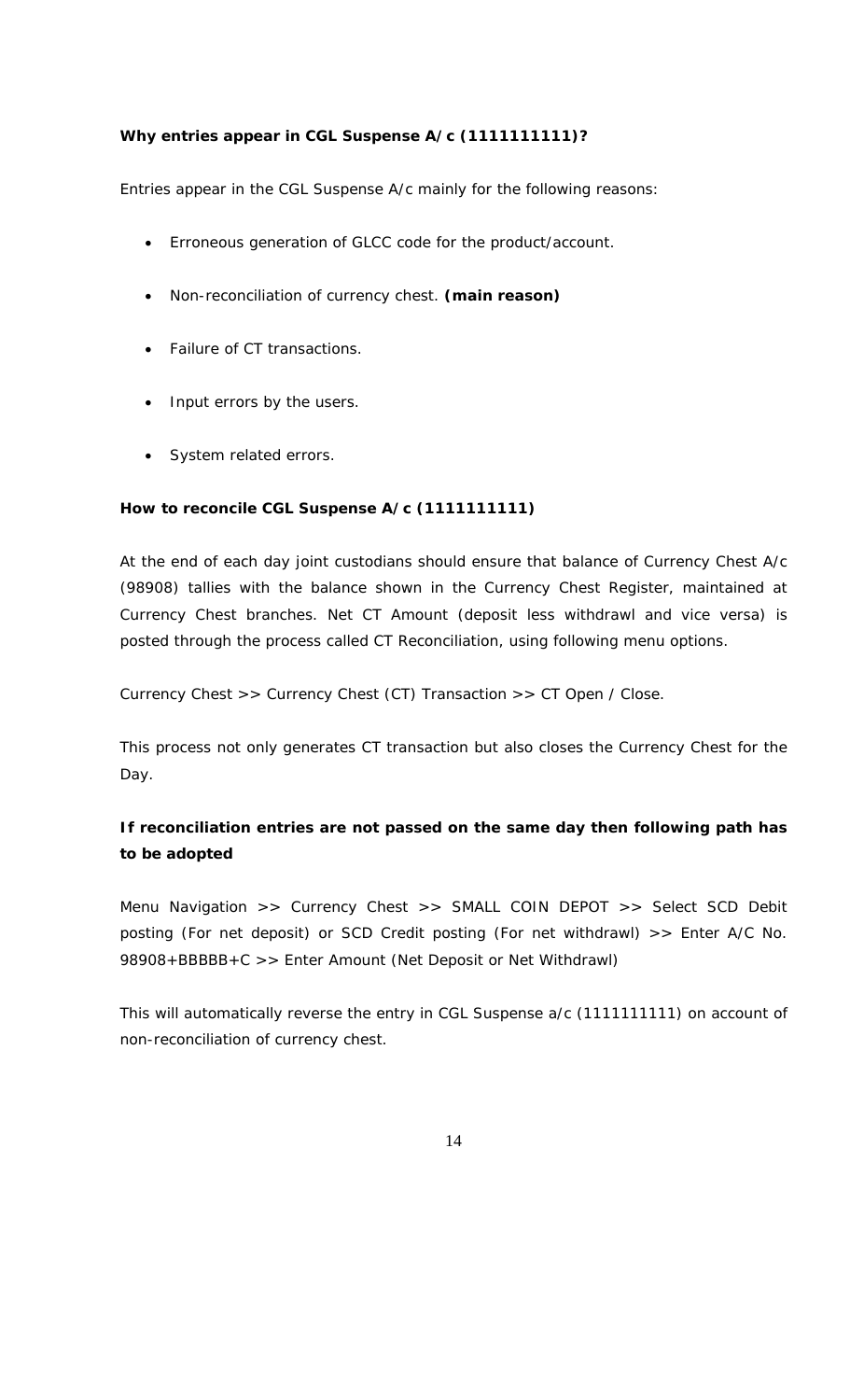## **What are special precautions for CURRENCY CHEST branches?**

- The Accountant must ensure that Deposits and Withdrawals from the Currency Chest are immediately recorded in the system through proper menu options.
- The Accountant must also ensure that CT Reconciliation is done invariable along with closing the Vault.
- The balance in Currency Chest Register tallies with the balance of Currency Chest A/c (98908).

## **CAUTION:**

**Branches should not pass any entry manually in A/c no. 98958 – Branch Currency Chest A/c. This is a system operated account whenever there is a withdrawl or deposit from currency chest**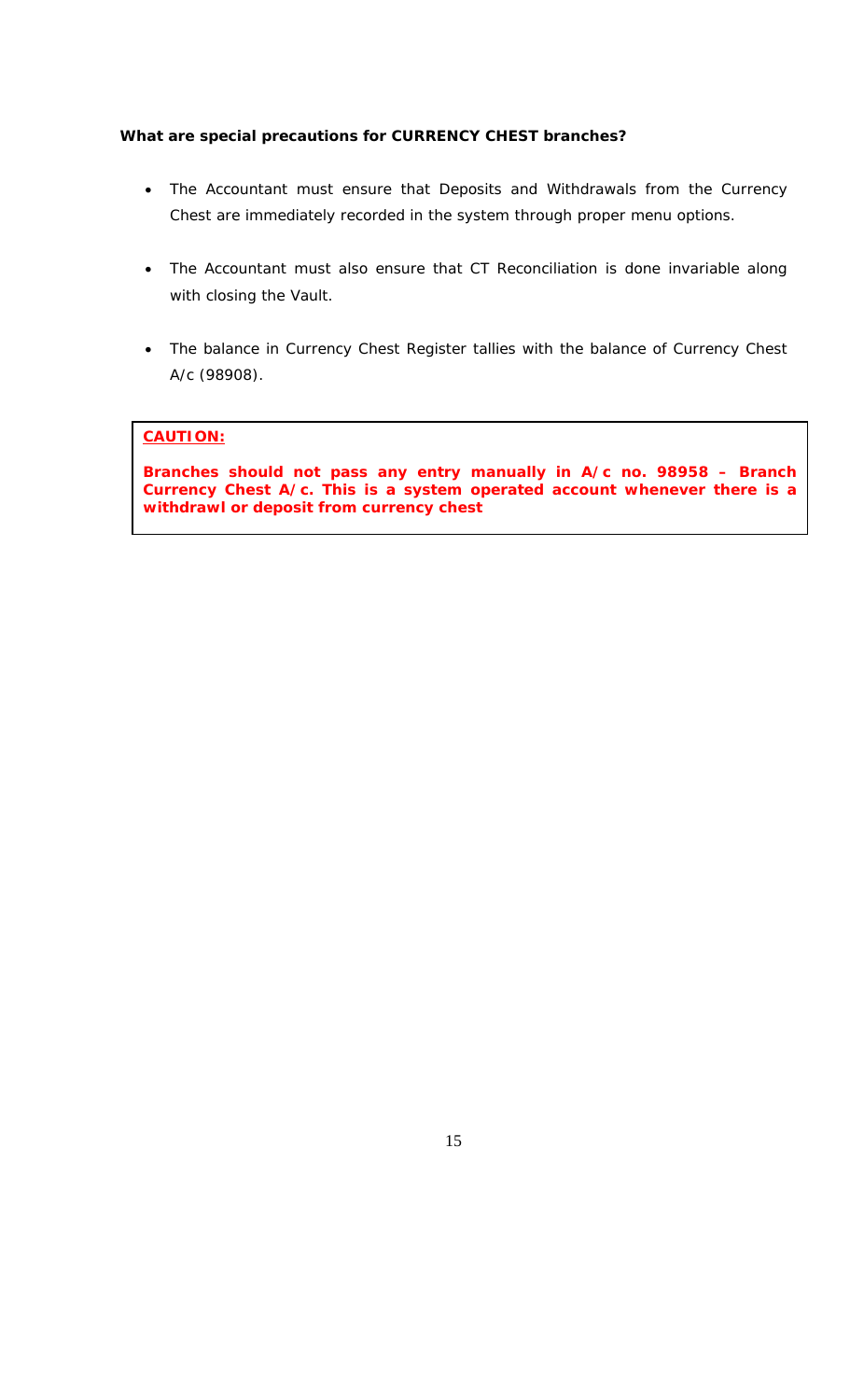# **CHAPTER: 4**

## **RECONCILIATION OF ENTRIES IN TECHNICAL SUSPENSE ACCOUNT**

## **What is Technical Suspense A/c?**

Technical Suspense A/c (1260505001) is like the transfer scroll, as maintained at the branches during the pre-CBS migration days, which is now maintained electronically in the system. Each and every transfer entry is routed through this account only.

## **How does accounting take place in Technical Suspense A/c (1260505001)?**

In case of a transfer transaction, system first puts through the debit entry, by credit to Technical Suspense Contra a/c (1260505001). It subsequently debits the Technical Suspense Contra a/c and puts through the credit entry. Thus, when both the legs of transaction are complete, no entry would appear in this account.

## **Why un-reconciled entries appear in this account?**

The main reasons for entries to remain un-reconciled in this account are:

- Batch failure.
- Connectivity failure.
- Single side posting without having any contra entry.
- Errors in posing done through trickle feed utility.
- Other system related errors

**95% of the entries appear in Technical Suspense A/c (1260505001) due to transfer batch failure only.** 

## **How to identify un-reconciled entries in this account?**

• By using finance one to obtain balance in the A/c 1260505001.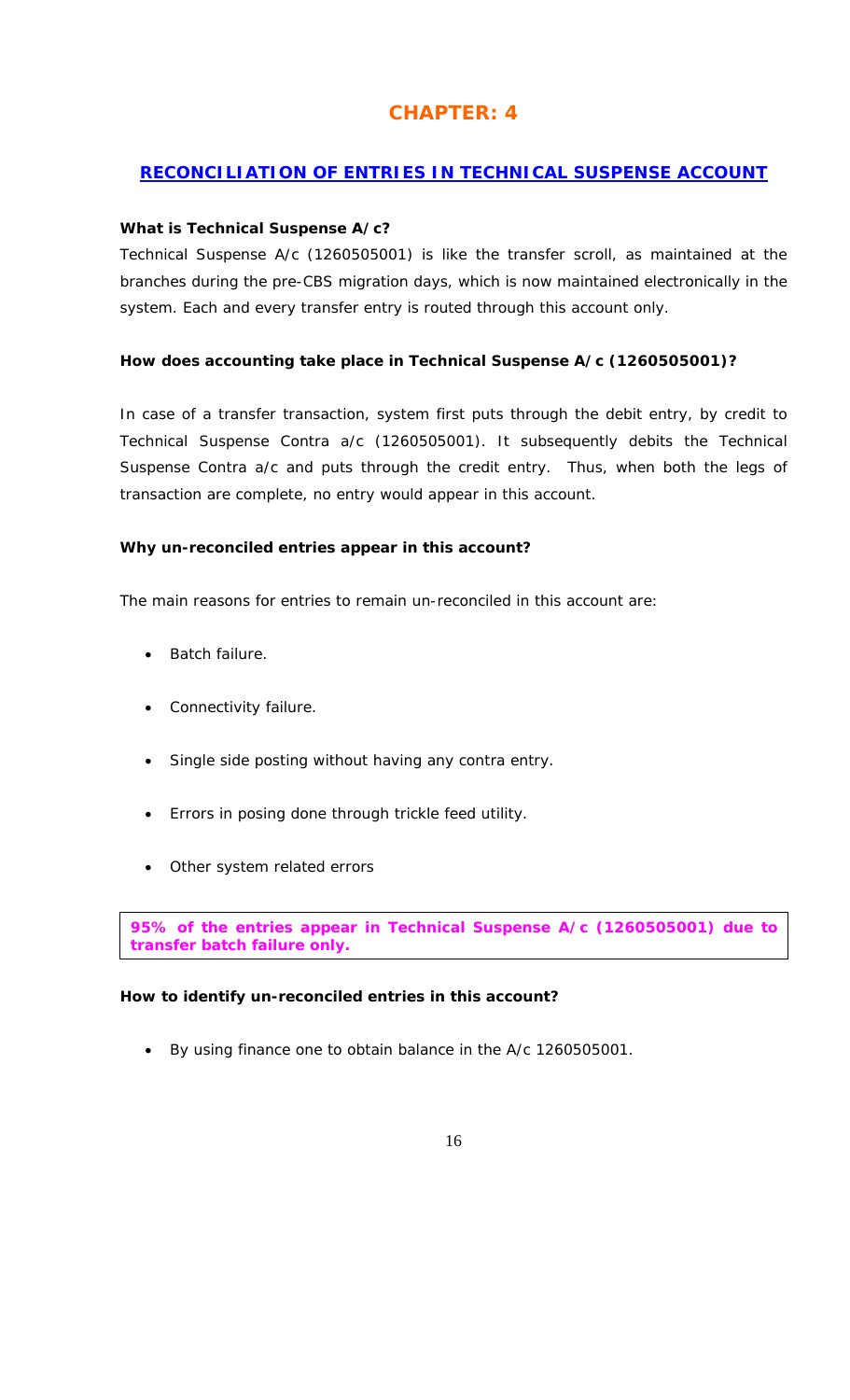- Proper checking of VVR and GL daybook would help in identifying entries where voucher is available but entry is not appearing in reports/entry is appearing in the reports but corresponding voucher is not available.
- Enquiring failed transfer batch report. It is worth noting that from 10.07.2006 onwards, if a batch is partially posted, the failed transactions are posted in the "OLR Batch Posting A/c – 99512".
- Branches should maintain a register recording therein details of un-reconciled entries (proforma at annexure-I).

## **How to put reconciliation entries in the Technical Suspense A/c?**

Following path should be followed for putting reconciliation entries in this account.

Menu BGL >> Batch/Technical Rectification >> (select appropriate option depending upon type of rectification to be done)

The contra entry would be generated automatically by the system for the appropriate account 99513 or 99514 and would also be mapped to the Technical Suspense A/c (1260505001 or 1260505003), depending upon the value date. The transaction would also put the account no. which has been debited/credited in the narration line of the BGL, enabling auditors to verify the correctness of entry made in adjusting Technical Suspense A/c at any later date.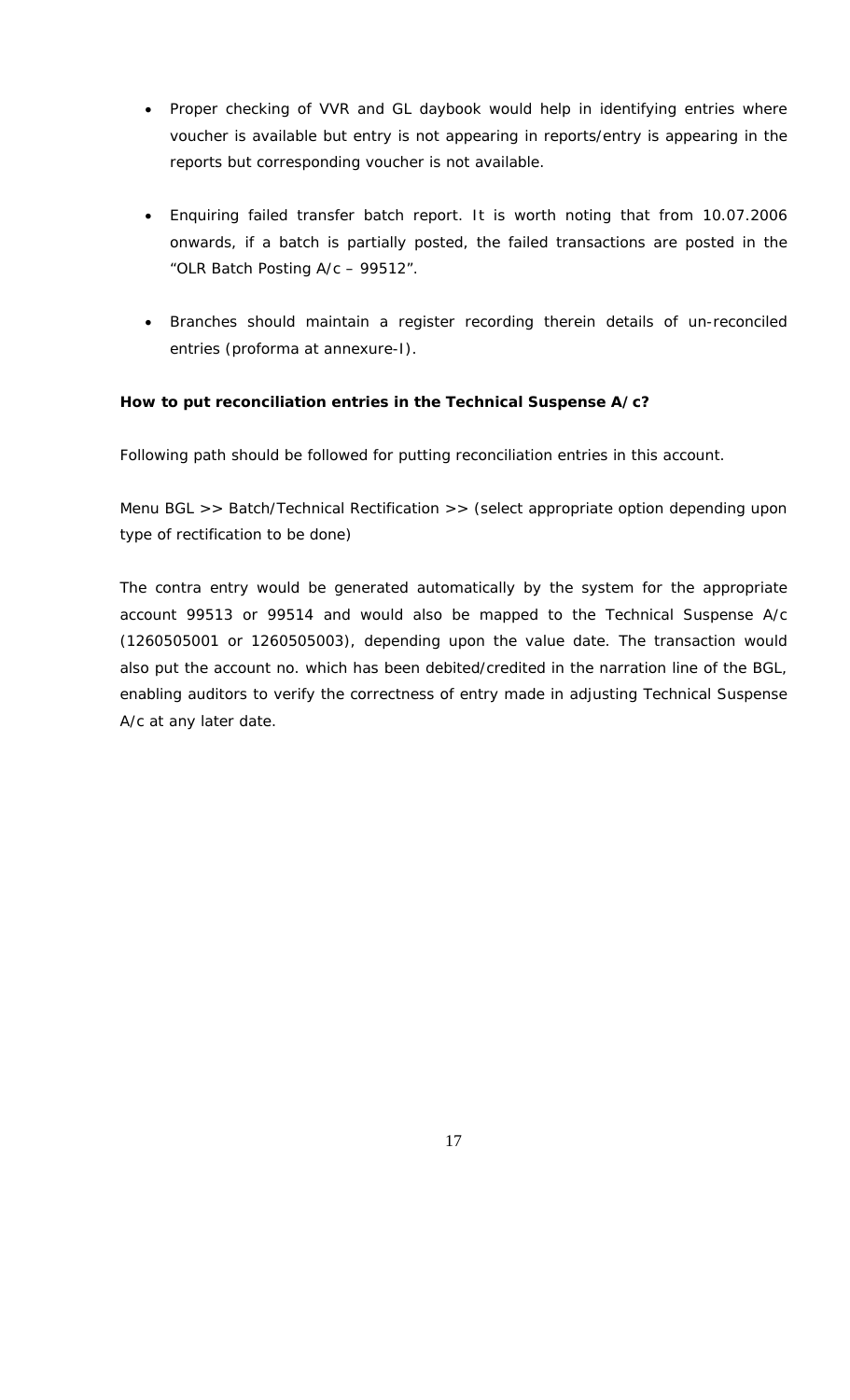# **CHAPTER: 5**

## **RECONCILIATION OF SYSTEM SUSPENSE ACCOUNT**

## **What is "System Suspense A/c (2148505001)?**

System Suspense account is an intermediary account in B@ncs24, used as a temporary parking account, which facilitates completion of various day to day transactions in the system. The transactions which do not take place in real time are routed through this account and subsequently they are put through in the respective accounts. All subaccounts in the System Suspense a/c have to be zeroised by the branches at the end of each day.

## **Explain it with an illustration?**

**Illustration:** The customer when deposits cash for the issue of draft, cash is debited and System Suspense – "Draft to be issued account" is credited. A unique journal number is generated by the system. When Single Window Operator (SWO) generates the draft later, he puts in the system that unique journal number and draft is printed. Subsequently, draft to be paid account is debited and draft account is credited.

## **What are various sub-accounts of System Suspense a/c?**

There are 31 sub-accounts in the System Suspense A/c, a few important accounts of which are as under:

| O         | Banker cheque to be issued                    |
|-----------|-----------------------------------------------|
| $\Omega$  | Draft to be issued                            |
| $\Omega$  | <b>F-realization reversal account</b>         |
| $\circ$   | Inward clearing suspense account              |
| O         | Internet banking a/c                          |
| $\circ$   | Rejected trickle feed                         |
| $\bigcap$ | OLRR - Dishonour A/c                          |
| $\Omega$  | ATM Cash disbursed – customer account<br>not  |
|           | debited                                       |
| $\Omega$  | Customer a/c debited - ATM cash not disbursed |
| $\Omega$  | ATM Core transactions account                 |
| O         | CMP Collection suspense a/c                   |
| O         | RTGS rejected transaction a/c                 |
|           |                                               |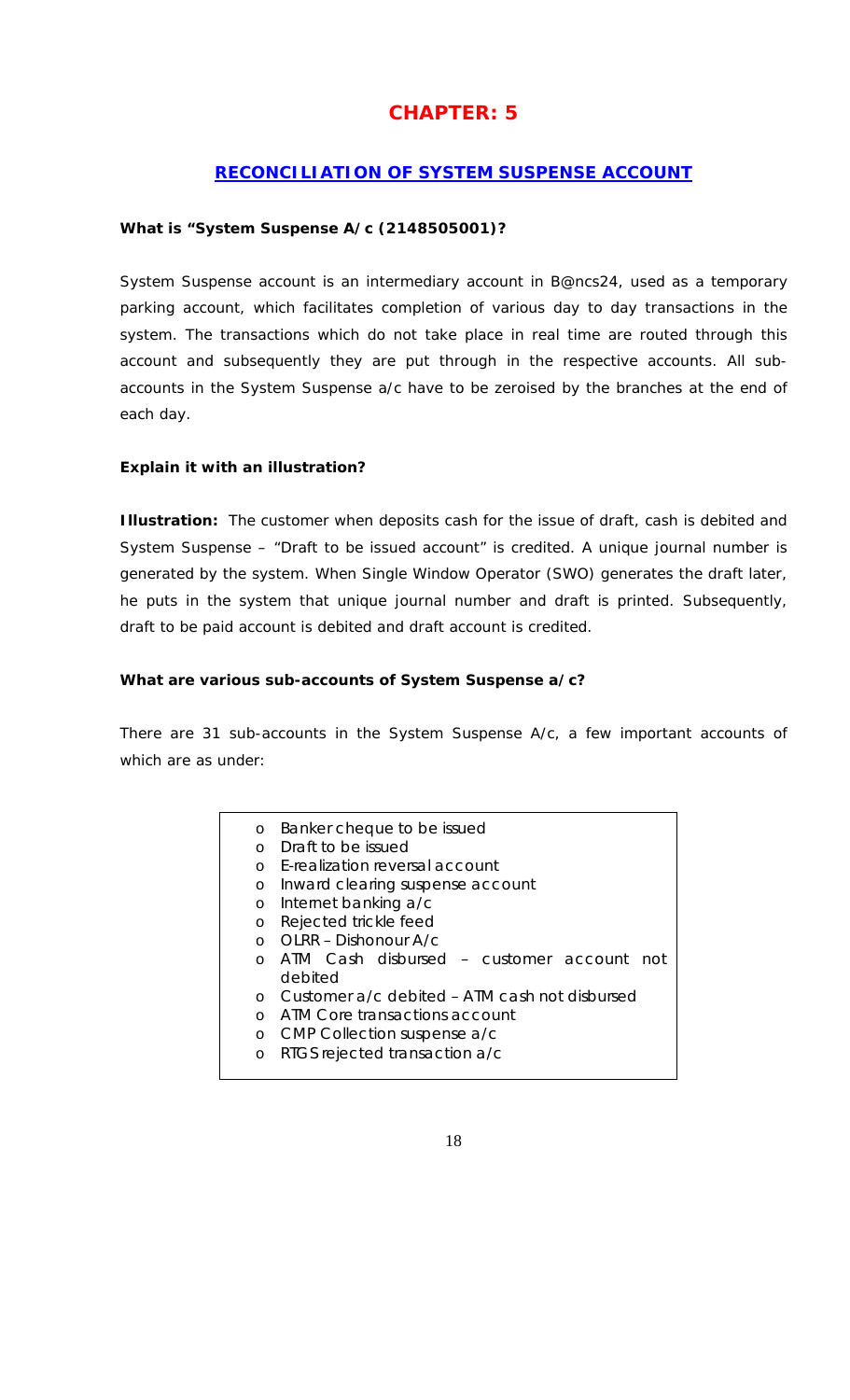## **Which reports help in identifying outstanding entries in System Suspense A/cs?**

Various reports which help in identifying outstanding entries in various sub-accounts of System Suspense are mentioned as under:

- ¾ LIST OF NON-ZERO INTERMEDIATE SUSPENSE ACCOUNTS This report, generated everyday, gives the account number of each non-zero System Suspense subaccount and amount outstanding therein.
- ¾ Bgl\_STAT This report gives opening balance, debits/credits, debit/credit summations and closing balance for each System Suspense a/c.

Besides, two other BGL accounts have been introduced in System Suspense A/c which contains details of the un-matched debit/credit entries. These accounts are

# **System Suspense-Miss Batch-Originating credits (A/c no. 98533) System Suspense-Miss Batch-Originating Debits (A/c no. 98534)**

## **Why entries outstand in this account and what are remedial measures?**

Various reasons for the entries being reflected in the various sub-accounts of System Suspense account and corresponding remedial measures are appended hereunder:

| <b>REASONS</b>                                          | <b>REMEDIAL ACTION TO BE TAKEN</b>                                              |
|---------------------------------------------------------|---------------------------------------------------------------------------------|
|                                                         | i)<br>First identify the entries where the                                      |
| $Draff(s)/Banker$ Cheque(s) has                         | amount has not gone to Drafts Issued a/c or                                     |
| been printed, issued to the                             | Banker's Cheques a/c and in the Enquiry                                         |
| but 'Draft/Banker<br>customer                           | under the Inland Rupee Remittance the                                           |
| Cheque to be issued $a/c'$ is Status is Not 'Issued'    |                                                                                 |
| showing balance.                                        | $\mathsf{ii}$ )<br>Get the journal number & date of                             |
|                                                         | issue.                                                                          |
|                                                         | iii)<br>Go to Inland Rupee remittance-                                          |
|                                                         | >Issue and use 'Transmit' option. This will                                     |
|                                                         | transfer the balance in these accounts.                                         |
|                                                         | Reversal has not taken place in   Verify vouchers/various reports to locate the |
| the various System Suspense                             | entry and then pass the contra entries. This                                    |
| accounts viz. misc. batch, others   would zeroise these | thus<br>accounts                                                                |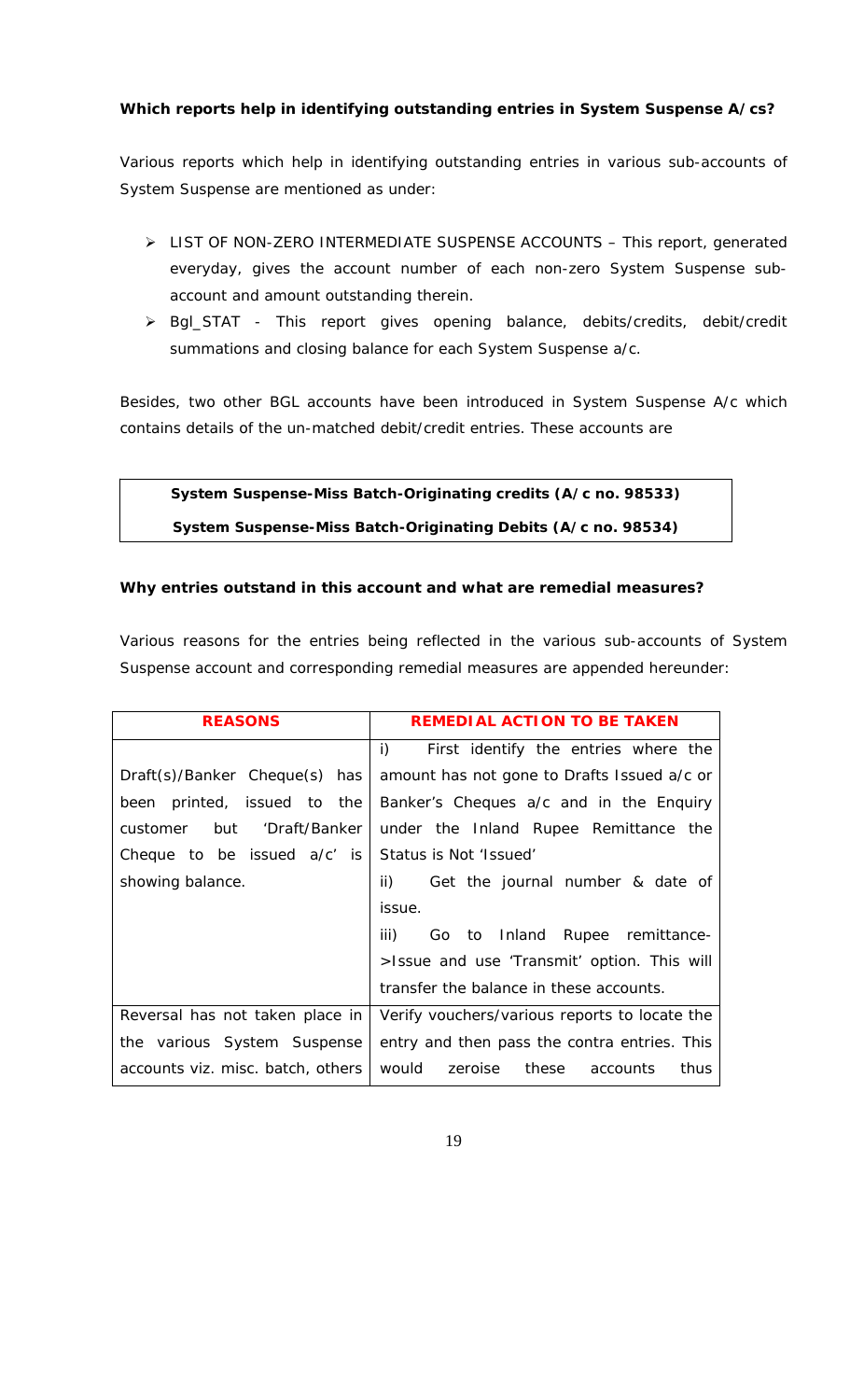|                                                               | which are used for temporary   reconciling the outstanding entries. |
|---------------------------------------------------------------|---------------------------------------------------------------------|
| parking of funds thus leaving                                 |                                                                     |
| outstanding entries in<br>these                               |                                                                     |
| $A/cs$ .                                                      |                                                                     |
| System does<br>post<br>all<br>not                             | Go for STEPS enquiry to find out the                                |
| leaving<br>transactions<br>thus                               | unsuccessful transaction for reasons like                           |
| balances corresponding to the                                 | wrong beneficiary account number, wrong                             |
| rejected transactions in the a/cs                             | DD/SC number or amount (incase of e-                                |
| like;<br>Trickle<br>Feed,<br>Rejected                         | realization) and pass the requisite entries to                      |
| Failed Steps transactions, Failed                             | zeroise the respective accounts.                                    |
| e-realizations etc.                                           | For other accounts, identify the failed                             |
|                                                               | going through various<br>transaction<br>by                          |
|                                                               | reports/vouchers and then transfer the                              |
|                                                               | balance to the desired a/c through manual                           |
|                                                               | intervention. For Rejected Trickle feed a/c,                        |
|                                                               | Trickle feed Status report is to be looked into                     |
|                                                               | and correction entries put through manually.                        |
|                                                               |                                                                     |
| ATM<br>related<br>entries:                                    | Mainly   The ATM Core transaction A/c is zeroised by                |
| three types of entries fall in this                           | the ATM Switch Centre each day and                                  |
| category:                                                     | correction entries in this a/c are passed by                        |
| ATM Core Transaction account,                                 | them only. No manual entry at branch level                          |
| cash disbursed customer $a/c$ not is allowed in this account. |                                                                     |
| debited or cash not disbursed                                 | For any outstanding entry in the remaining                          |
| but customer a/c debited                                      | two accounts, enquire the BGL a/c to get                            |
|                                                               | details of the transactions and customer                            |
|                                                               | account number                                                      |
|                                                               | ii. Verify the entries and reverse the entries                      |
|                                                               | by either debit or credit to Customer a/c or                        |
|                                                               | ATM Core transaction a/c.                                           |
| Many entries remain outstanding                               | In terms of the revised instructions, at the                        |
| in the OLRR Dishonour A/c on                                  | end of each day outstanding entries in this                         |
| account of dishonoured cheques                                | account should be transferred to the Branch                         |
| of inward clearing                                            | Suspense A/c (98731). Entries of a/c no                             |
|                                                               | 98731 must be reversed on the receipt of TR                         |
|                                                               |                                                                     |
|                                                               | advices<br>from<br>the<br>respective<br>branches                    |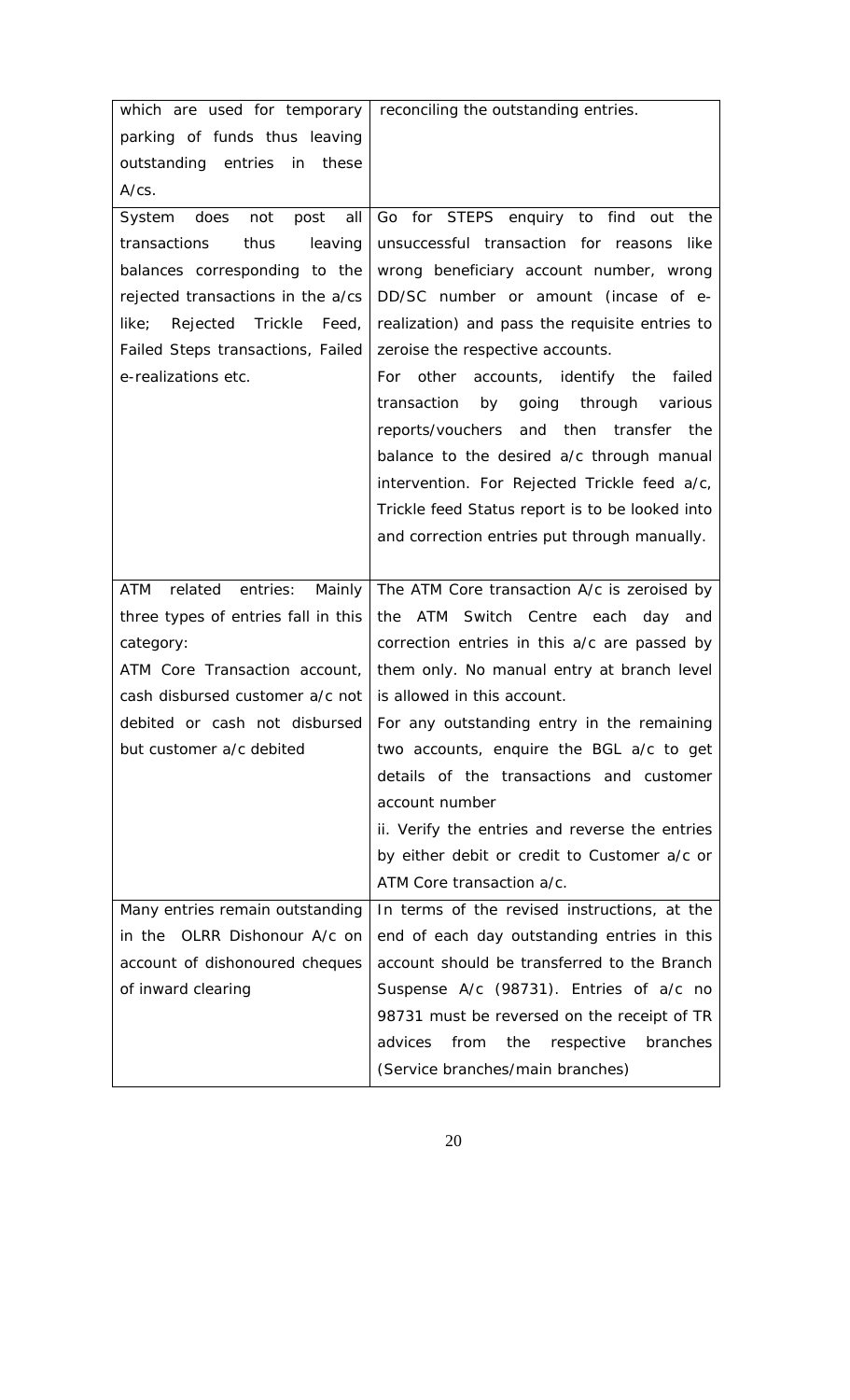|                                   | Unsuccessful transactions of the The failed transactions related to rail tickets |
|-----------------------------------|----------------------------------------------------------------------------------|
| internet banking are parked in    | are reversed by the system automatically.                                        |
| the Internet banking a/c.         | Any other transaction is reversed through                                        |
|                                   | the following menu of system:                                                    |
|                                   | Other delivery channel >> internet                                               |
|                                   | banking>> manual intervention                                                    |
| un-identified credits<br>A<br>few | At the end of the day, each and every teller                                     |
| (cash) are sometimes found for    | should view the account no. 98576 and if                                         |
| various reasons.                  | any entry is found against their ID, they                                        |
|                                   | should reverse the entry on the same day.                                        |

**THE OFFICIAL WHO TRANSMITS EOD SIGNAL SHOULD INVARIABLY ENSURE THAT ALL SUB-ACCOUNTS OF SYSTEM SUSPENSE ARE SHOWING ZERO BALANCE. IF ANY ACCOUNT IS SHOWING BALANCE, HE MUST ENDEAVOUR TO TRACE THE DIFFERENCE AND PUT THROUGH THE CORRECTION ENTRIES THEN AND THERE. IF FOR ANY REASON HE IS NOT ABLE TO DO SO HE MUST ENSURE TO NOTE THE HEAD-WISE BALANCE IN A SEPARATE REGISTER FOR FOLLOW UP. ON THE ENSUING DAY, ON THE RECEIPT OF VARIOUS REPORTS, HE SHOULD PASS THE NECESSARY CORRECTION ENTRIES.**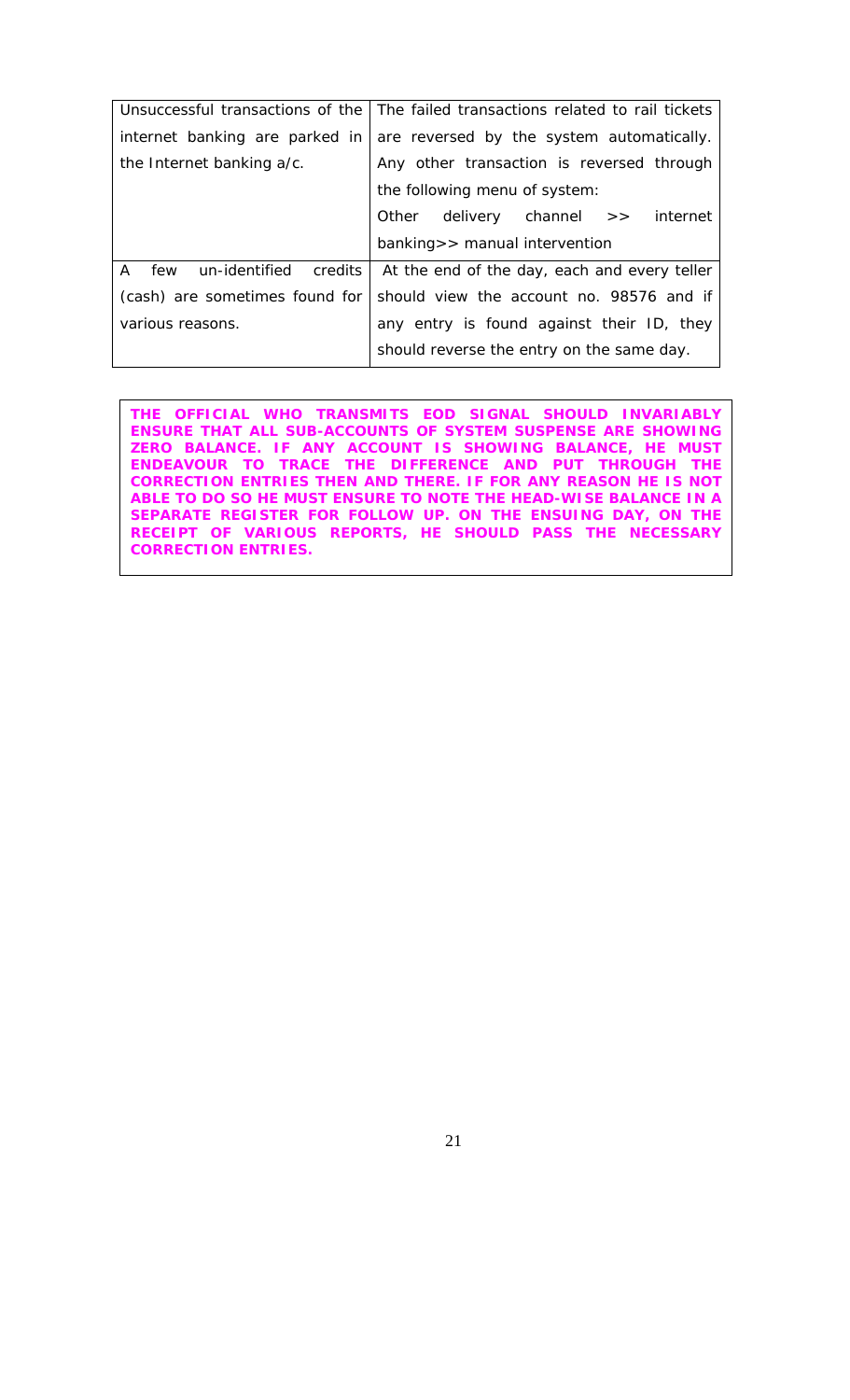# **INTERMISSION: 2**

## **BRIEF SUMMARY OF GLIF RECONCILIATION PROCEDURE**

| <b>ACCOUNT</b> | <b>IDEAL POSITION</b>      | <b>REPORTS TO BE</b>   | <b>ACTION TO BE TAKEN</b>     |
|----------------|----------------------------|------------------------|-------------------------------|
|                |                            | <b>RFERRED</b>         |                               |
|                | Physical cash should tally | <b>GLCOMP</b>          | In case of difference         |
|                | with BGL cash              | Cash Drawer Report     | Cash Drawer Report to         |
| Cash A/c       | BGL cash should tally with | Cash Report 0903       | tallied<br>with<br>Cash<br>be |
|                | CGL cash                   | <b>GLIF Recon site</b> | 0903<br>Report<br>and         |
|                |                            |                        | rectification<br>entries      |
|                |                            |                        | passed/ or updation of        |
|                |                            |                        | Cash Drawer from CDC.         |
| Technical      |                            | <b>GLCNTR</b>          | Failed<br>batches<br>to<br>be |
| Suspense       | <b>NIL</b>                 | failed<br>of<br>Report | repaired and correction       |
| A/c            |                            | transfer batches       | entries passed through        |
|                |                            | <b>GLIF Recon site</b> | new BGL A/c                   |
|                |                            | <b>GLCNTR</b>          | Entries to be passed for      |
| System         |                            | IN-0804                | balance in BGL System         |
| Suspense       | <b>NIL</b>                 | Non-zero Intermediate  | Suspense A/cs.                |
| A/c            |                            | Suspense A/c report    |                               |
|                |                            |                        |                               |
| CGL            |                            | <b>GLCNTR</b>          | Passing<br><b>CT</b>          |
| Suspense       | <b>NIL</b>                 | CT reconciliation      | reconciliation<br>entries     |
| A/c            |                            | GLIF team, CDC         | through new menu.             |
| Migration      |                            | <b>GLCOMP</b>          | Contact Project Officers      |
| Suspense       | <b>NIL</b>                 |                        | ITS Deptt., LHO/ CDC          |
| A/c            |                            |                        |                               |
| Wash A/c       |                            | <b>GLCNTR</b>          | Contact GLIF team at          |
|                | <b>NIL</b>                 | BGL A/c -98572         | CDC with details              |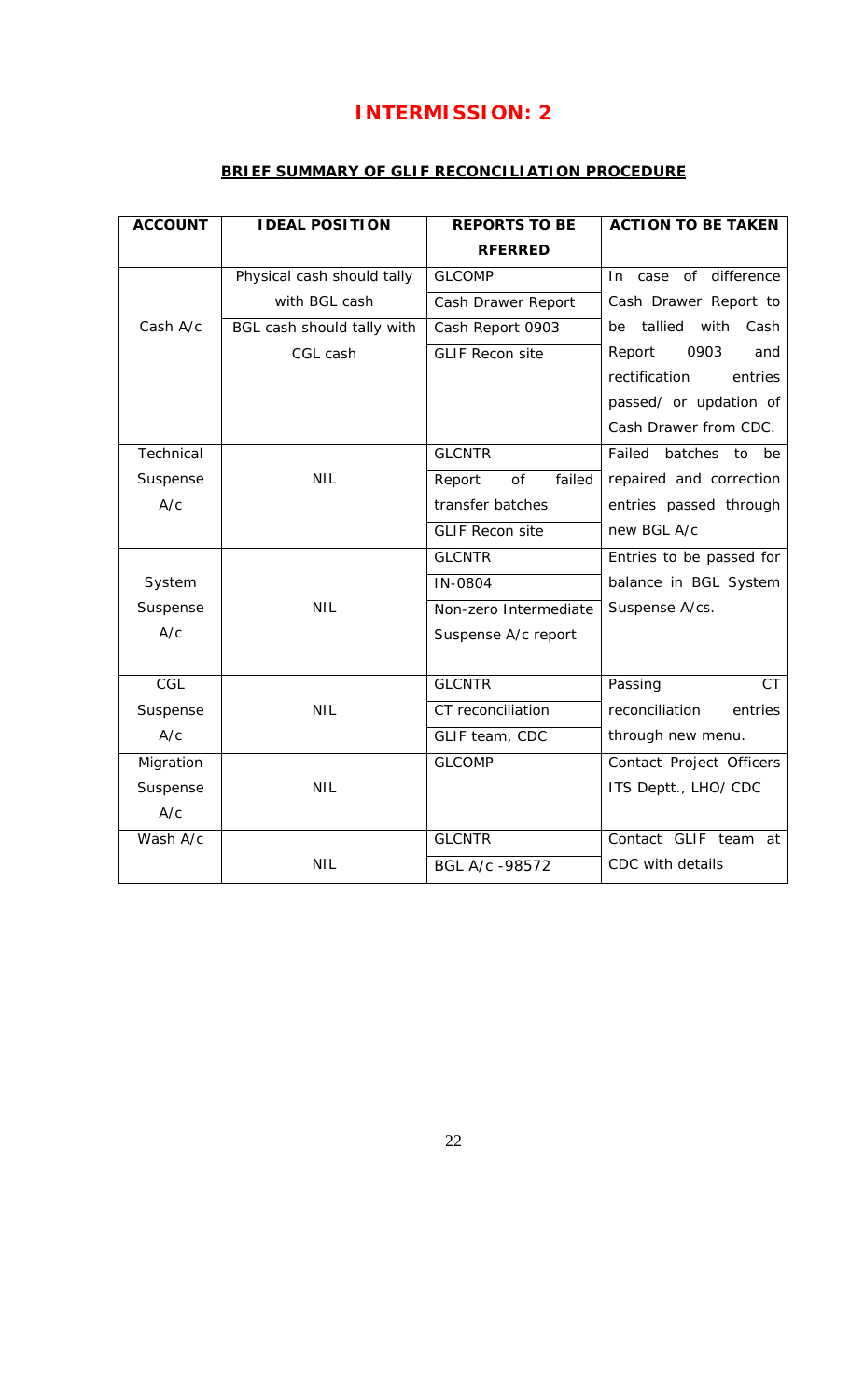# **CHAPTER: 6**

## **PREVENTIVE/ CORRECTIVE MECHANISM:**

# **What precautions should be taken at the branches to prevent accumulation of entries in GLIF/System Suspense A/cs?**

Following precautions, if exercised by the branch would obviate accumulation of unreconciled entries in GLIF/System Suspense A/cs:

- (a) Following reports are downloaded, properly checked and securely stored:
	- *Tellers Cash Registers* and *Cash Officer's Jotting Books* for Balancing of Cash in Hand.
	- *Voucher Verification Report* and *GL Daybook* for **CHECKING** with **VOUCHERS**
	- *GLCOMP, GLCNTR, GL Accounts Outstanding Items, BGL\_Stat & List of Non-Zero Intermediate Accounts* for monitoring, error detection and conclusive rectification.

(b) Ensuring that Cash Balance, arrived on the basis of the Tellers' Cash Reports and Cash Officer's Jotting Books, is tallied with the Physical Cash Balance on Hand. It is also to be ensured that Physical Cash Balance is equal to BGL Cash Balance and CGL Cash Balance. It can be understood by the following equation:

```
Cash on Hand = BGL Cash Balance = CGL Cash Balance
```
(c) All the vouchers are retained by the Employees/ Officials completing the transaction during the business hours so that they remain available for checking.

(d) All vouchers are properly branded with the necessary rubber stamps, user IDs, initials/ signatures and contain contra details in case of transfer transactions.

(e) Ensuring that vouchers for customer accounts are segregated as per ID of the employees / officials who has completed the transaction. Further vouchers are sorted in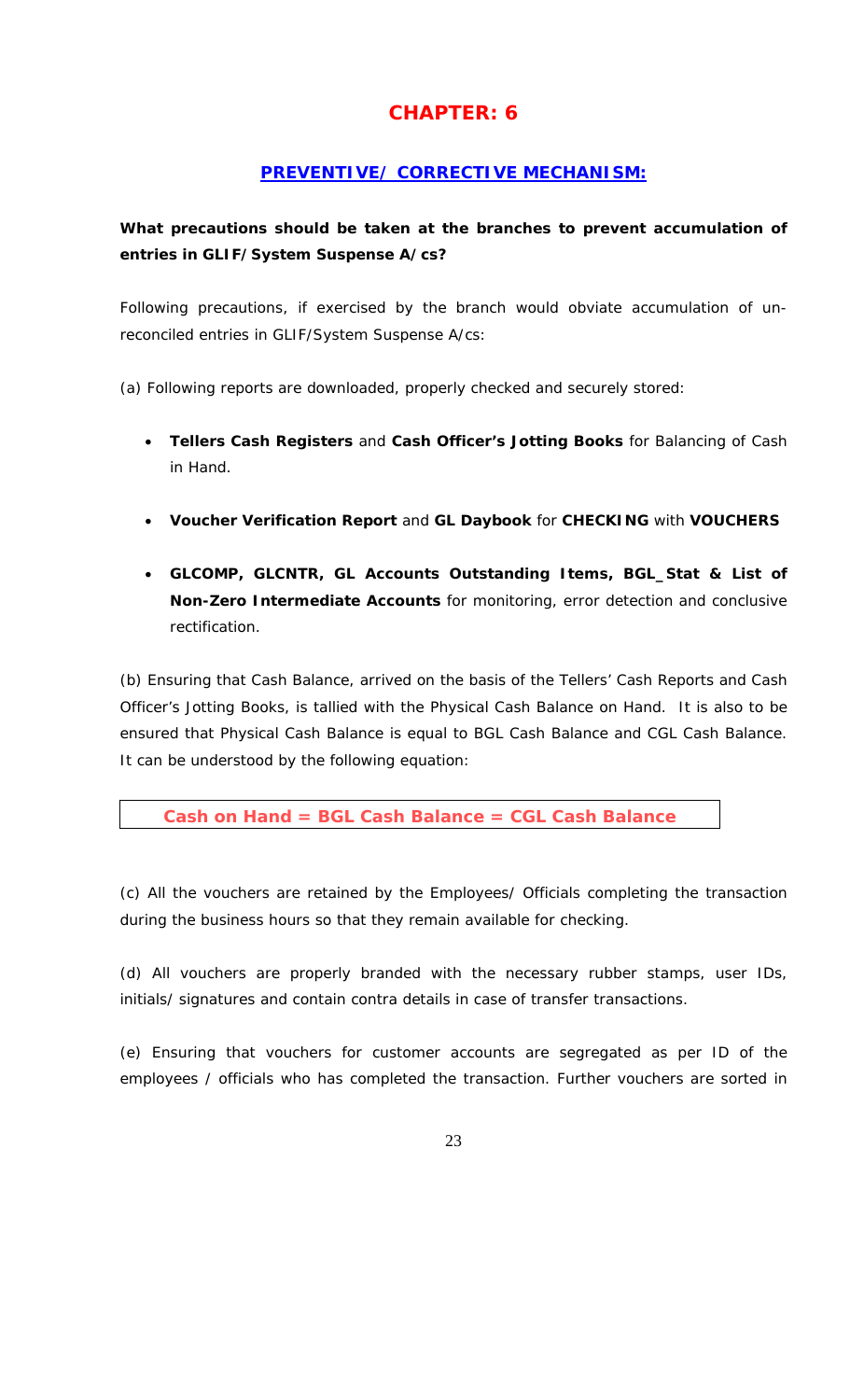the ascending order of debits and then credits, starting with the smallest amount and proceeding to the largest.

(f) Vouchers for BGL accounts are sorted in the ascending order of BGL account numbers.

**Voucher Verification Report and GL Daybook are checked meticulously with the vouchers everyday, without fail.** 

(g) Errors detected during checking and rectification thereof must be recorded in the register meant for the purpose.

(h) Outstandings reported in GLCNTR and discrepancies reflected in GLCOMP are promptly reported to and properly rectified.

(i) BGL stat report is a very important tool available for daily reconciliation of outstanding entries in System Suspense Accounts.

(j) Failed Transfer Batch Reports (Under Menu option *Reports > Printing Reports*) are generated and attended to as a pro-active measure against GLIF outstandings.

**END OF DAY (EOD) signals are transmitted every day,** 

## **Enlist various DOs and DON'Ts from the user perspective.**

- All users should ensure that all posting are done in B@NCS24.
- Daily checking of VVR by the officials concerned, without fail.
- BM to ensure transmission of EOD signal everyday, without fail. A screen print is to be kept in the file for the verification by Controllers/Auditors
- Before start of the day CGL enquiry of Cash, Technical Suspense & CGL suspense a/c is must to know outstanding entries therein and reconciliation thereof.
- BGL and CGL cash should be tallied daily by the Cash Officer/concerned Asstt. (Cash).
- Repair all failed batches before transmitting EOD signal.
- Opening and closing of BGL Cash on daily basis without fail.
- Concerned staff should use cash correction menu for updation of cash drawer.
- Always keep record of the single sided entries passed at the branch. The GLIF team at CDC should also b intimated about such entries on the date of putting through in the System.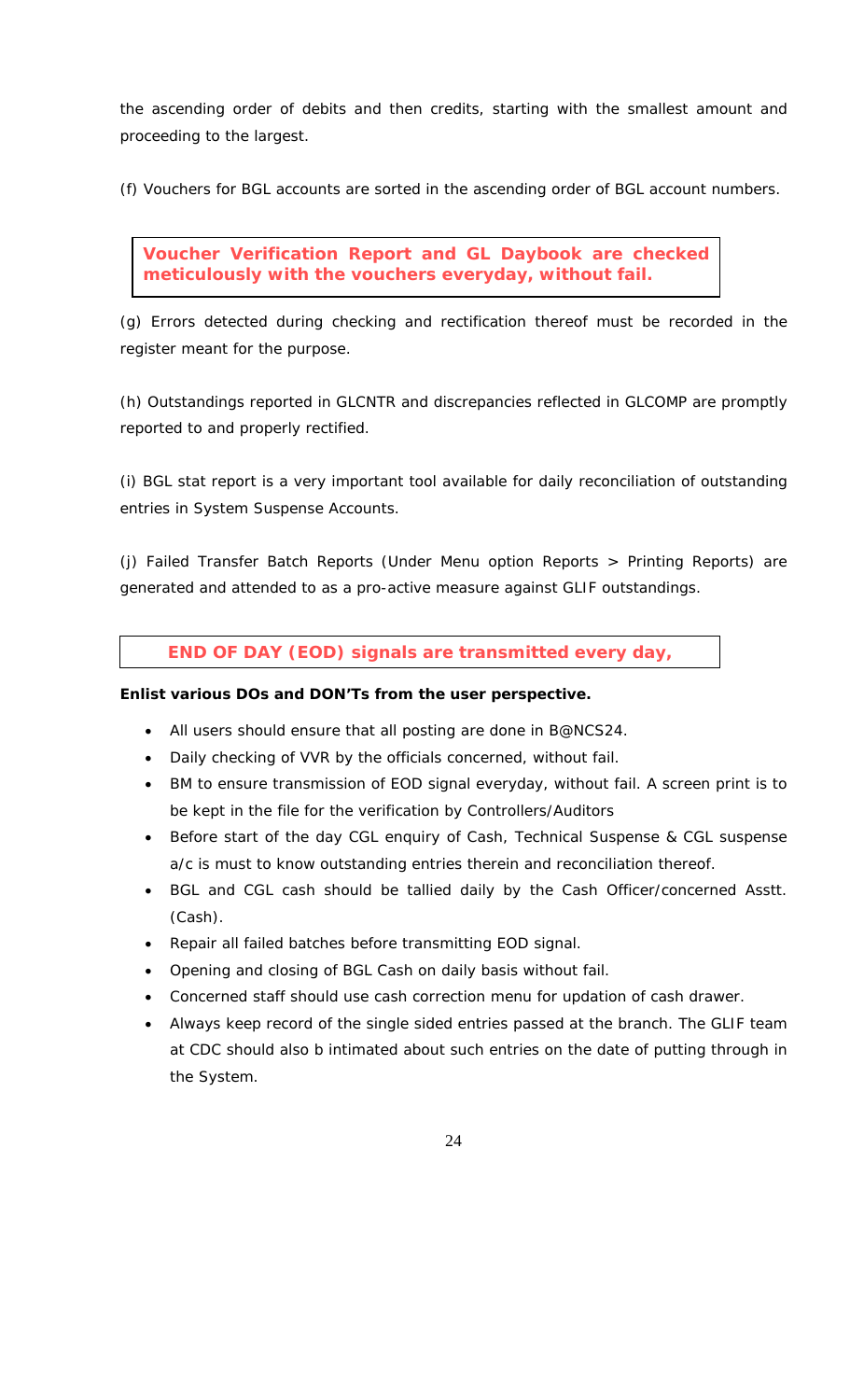• The un-reconciled entries in Cash, Technical Suspense & System Suspense a/c should be maintained in 03 separate registers as per proforma given in annexure I to this booklet.

## **What other system related precautions are to be exercised by the branches?**

Following are the general system related precautions, which must be observed by the branches:

- $\checkmark$  Before leaving the system, please put screen lock, as a measure of security.
- $\checkmark$  Logout from the system by clicking on the "Signoff icon".
- $\checkmark$  Do not use close button on right hand top corner whenever logged into Core Banking.
- $\checkmark$  Do not use mouse during processing.
- $\checkmark$  For Transmit, or Search processing, click only once and wait for system to respond.
- 9 In no circumstances, download documents etc. from **SBITIMES** or Other Sites during peak working hours in the branch, as it will adversely affect the processing speed for conducting transactions in Core Banking.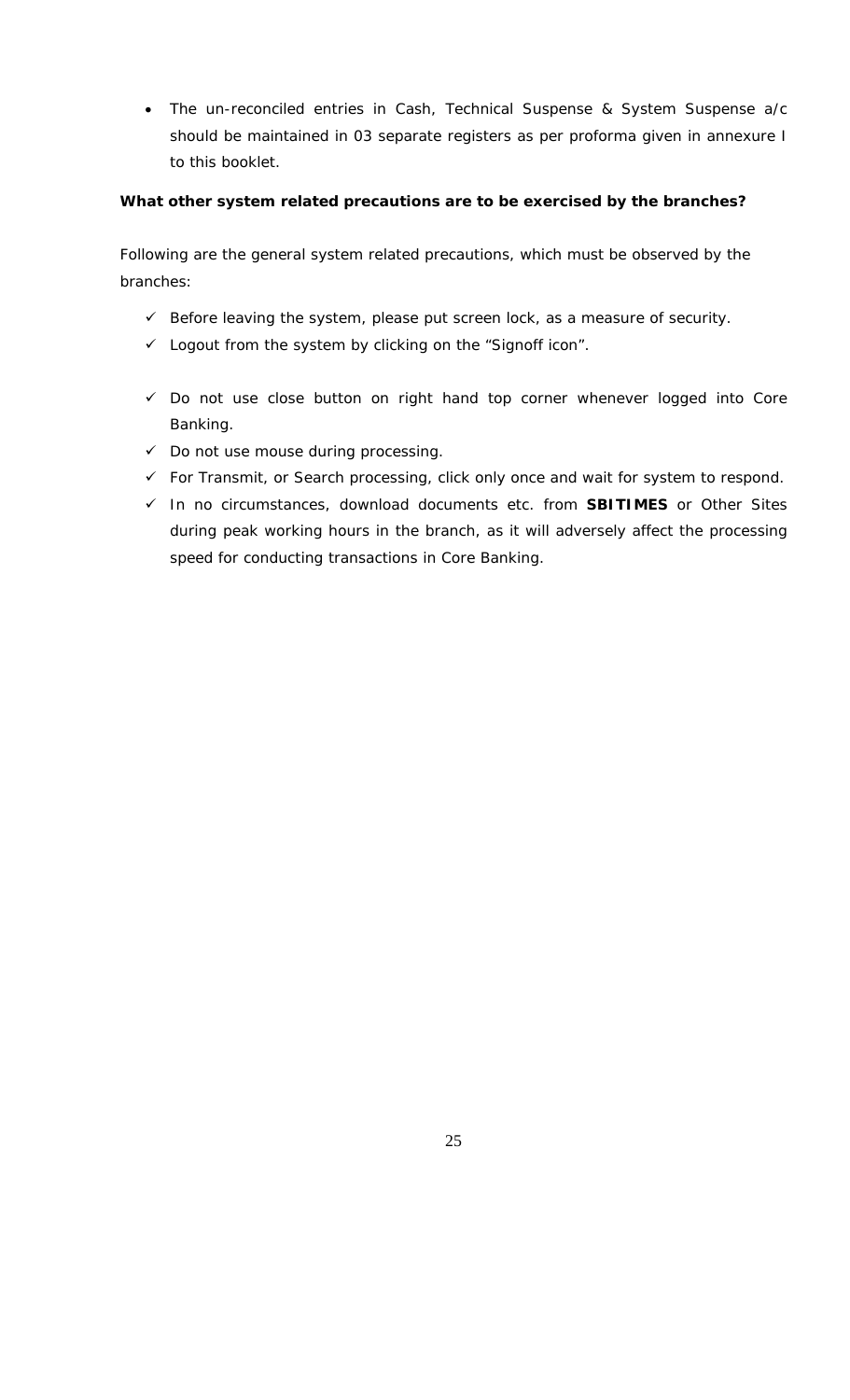# **ANNEXURE-I**

## **PROFARMA OF REGISTERS**

| <b>Branch</b> |                                                           |                       |                        |                                          | Cash Account (1204505001)                   |          |
|---------------|-----------------------------------------------------------|-----------------------|------------------------|------------------------------------------|---------------------------------------------|----------|
|               |                                                           |                       |                        | Particulars of Correction Entry          |                                             |          |
| Date<br>(A)   | Difference in<br><b>BGL/CGL</b><br>Cash $A/c(Rs.)$<br>(B) | Account<br>No.<br>(C) | Amount<br>(Rs.)<br>(D) | <b>Resultant Balance</b><br>(Rs.)<br>(E) | Date on which<br><b>Entry Passed</b><br>(F) | Initials |
|               |                                                           |                       |                        |                                          |                                             |          |

A: Date of Difference

B: Current day's difference in Cash A/c

C: Customer/ BGL Account number in which rectification is made

D: Amount of Rectification

- E: Resultant Balance = B-D and should be NIL for each day
- F: Date on which Rectification entry passed

|             | Branch                                                                                   |                       |                                 | Technical Suspense A/c (1260505001) |                                |                 |
|-------------|------------------------------------------------------------------------------------------|-----------------------|---------------------------------|-------------------------------------|--------------------------------|-----------------|
|             | Today's Amount<br>parked in                                                              |                       | Particulars of Correction Entry |                                     |                                |                 |
| Date<br>(A) | Technical<br>Suspense A/c<br>(Last Day's<br>Balance- Today's<br>Balance)<br>(Rs.)<br>(B) | Account<br>No.<br>(C) | Amount<br>(Rs.)<br>(D)          | Resultant<br>Balance (Rs.)<br>(E)   | Date<br>Entry<br>Passed<br>(F) | <b>Initials</b> |
|             |                                                                                          |                       |                                 |                                     |                                |                 |

A: Date of Difference

B: Current day's difference in Technical Suspense A/c

C: Customer/ BGL Account number in which rectification is made

D: Amount of Rectification

E: Resultant Balance = B-D and should be NIL for each day

F: Date on which Rectification entry passed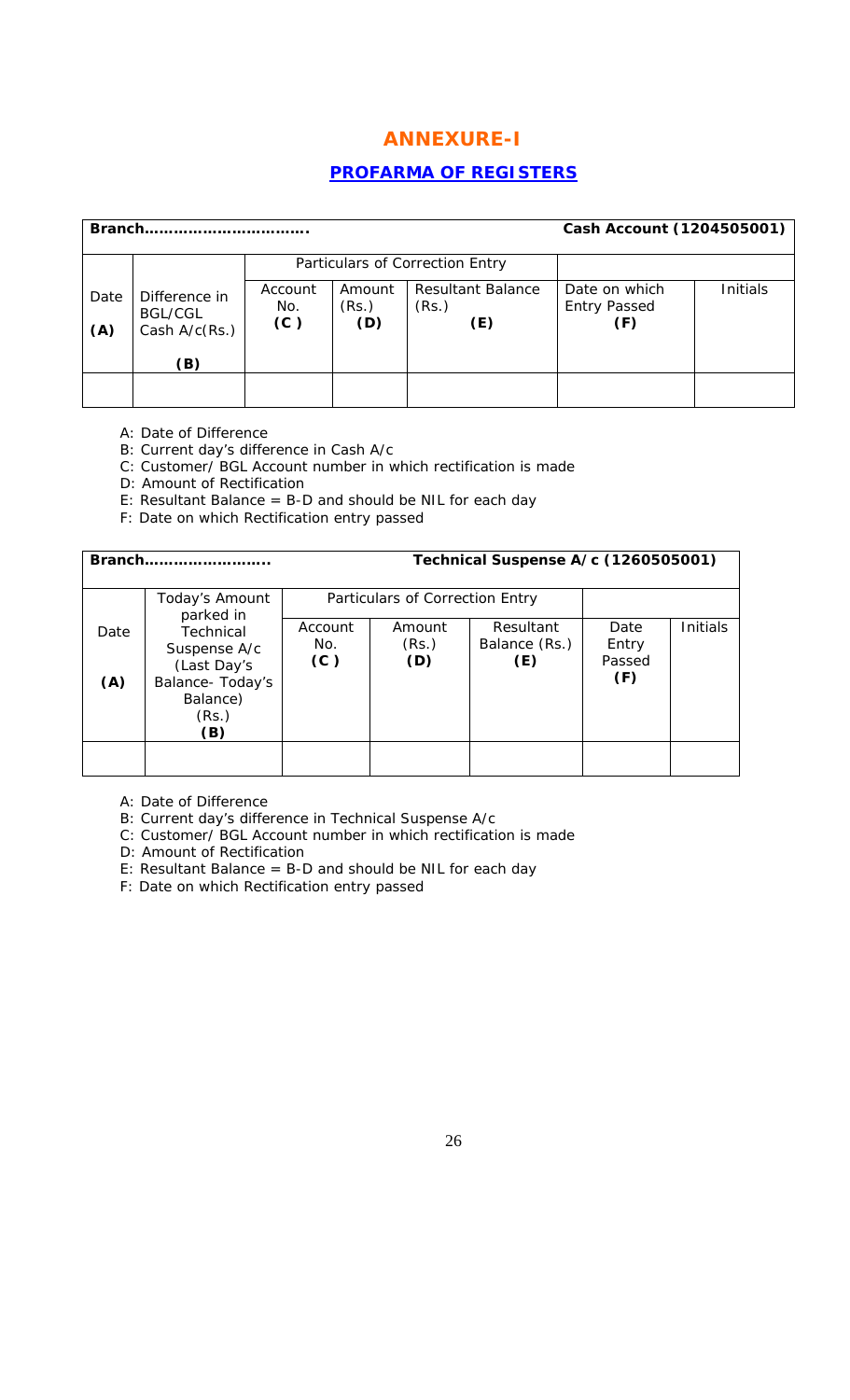## **RECTIFICATION REGISTER FOR RECORDING ANY TYPE OF RECTIFICATION ENTRY**

|             | <b>Particulars of Rectification entry</b> | <b>INITIAL</b> |       |                  |  |
|-------------|-------------------------------------------|----------------|-------|------------------|--|
| <b>DATE</b> | <b>A/C NUMBER</b>                         | <b>AMOUNT</b>  | DR/CR | <b>NARRATION</b> |  |
|             |                                           |                |       |                  |  |

## **RELATING CASH, TECHNICAL SUSPENSE, SYSTEM SUSPENSE ETC.**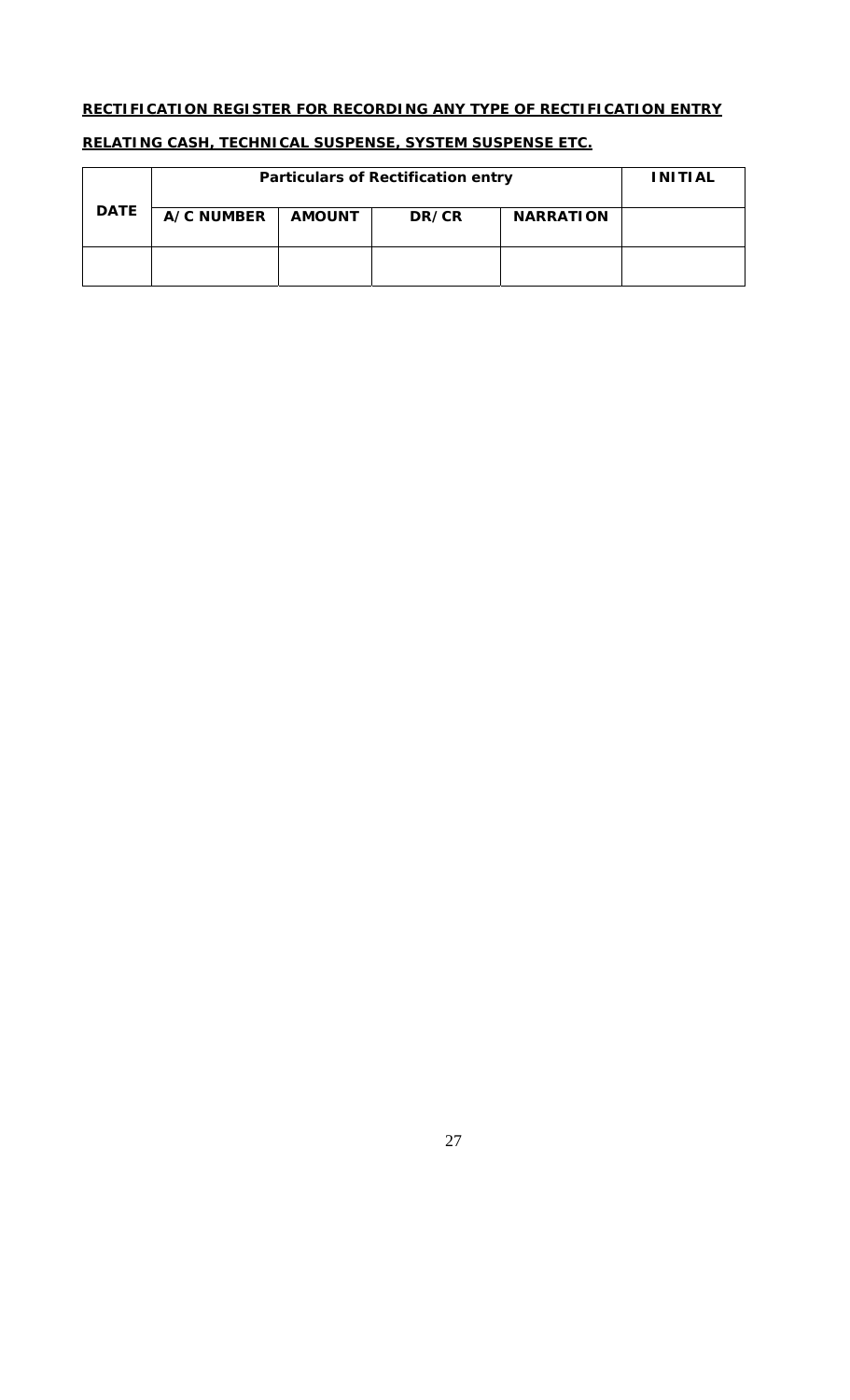# **ANNEXURE-II**

## **SYSTEM SUSPENSE BGL ACCOUNTS RECONCILIATION PROCEDURE**

|              | SI No BGL No | <b>BGL Name</b>                                               | <b>Reconciliation Process</b>                                                                                                                                                                                                                                                                                                                                                                                                                                                                                                                                                                                                                                                                                                                                                                                                                                                                                                                                                                                                                                                                                                                                                                                                                                                                                                                                                                                                                                                                                                                                                                                              |
|--------------|--------------|---------------------------------------------------------------|----------------------------------------------------------------------------------------------------------------------------------------------------------------------------------------------------------------------------------------------------------------------------------------------------------------------------------------------------------------------------------------------------------------------------------------------------------------------------------------------------------------------------------------------------------------------------------------------------------------------------------------------------------------------------------------------------------------------------------------------------------------------------------------------------------------------------------------------------------------------------------------------------------------------------------------------------------------------------------------------------------------------------------------------------------------------------------------------------------------------------------------------------------------------------------------------------------------------------------------------------------------------------------------------------------------------------------------------------------------------------------------------------------------------------------------------------------------------------------------------------------------------------------------------------------------------------------------------------------------------------|
| $\mathbf{1}$ |              | 98516 SYS SUS-<br><b>BNK.CQ.TO</b><br><b>BE ISSUED</b><br>A/C | (a) Originating credit is posted by the system when the<br>transaction is put through using the Remittance Module-<br>Receipt of funds.<br>Dr Customer / Cash Cr 98516 Sys Susp Banker Chq to be<br>Issued<br>(b) On issuing the Banker Cheque using the Issue option the<br>following entries are passed<br>Dr 98516 Sys Susp Banker Chq to be Issued<br>Cr Banker Cheque Account<br>(c) Normally after the issue of all the banker cheques the<br>balance in the account would become zero.<br>(d) In case there is balance in the account, the branch may use<br>the enquiry option - Inland Remittance $>$ Enquiries $>$ Other<br>Remittance and select status '00: To Be Issued' to find the<br>entries where the Banker Cheques have not been issued on<br>the system.<br>(e) Thereafter go through step (b) to issue the banker cheques<br>on system to zeroise the System Suspense Account.<br>(f) In addition to (a) above, credits into this account may be<br>due to the following also.<br>(i) Steps E-transfer / Rapid Remittance credit where the<br>account number is not matching.<br>(ii) TDR Payout where transfer option is selected as<br>banker cheque.<br>(iii) Standing Instruction - Where SI is set up.<br>(g) In the case of $(f)(i)$ above, the user has to go through the<br>menu - Inland (Rupee) Remittance > Steps Rev Posting ><br>ET/RR Rev Posting - to reverse the failed ET/RR entries<br>parked in 98516 - Banker Cheque to be Issued Ac.<br>(h) In the case of $(f)(ii)$ and $(f)(iii)$ above, the branch should<br>check for transactions in account and take corrective<br>action. |
| 2            | 98524        | <b>SYS SUS-</b><br><b>DRAFT TO BE</b><br><b>ISSUED AC</b>     | (a) Originating credit is posted by the system when the<br>transaction is put through using the Remittance Module-<br>Receipt of funds.<br>Dr Customer / Cash Cr 98524 Sys Susp Drafts to be Issued                                                                                                                                                                                                                                                                                                                                                                                                                                                                                                                                                                                                                                                                                                                                                                                                                                                                                                                                                                                                                                                                                                                                                                                                                                                                                                                                                                                                                        |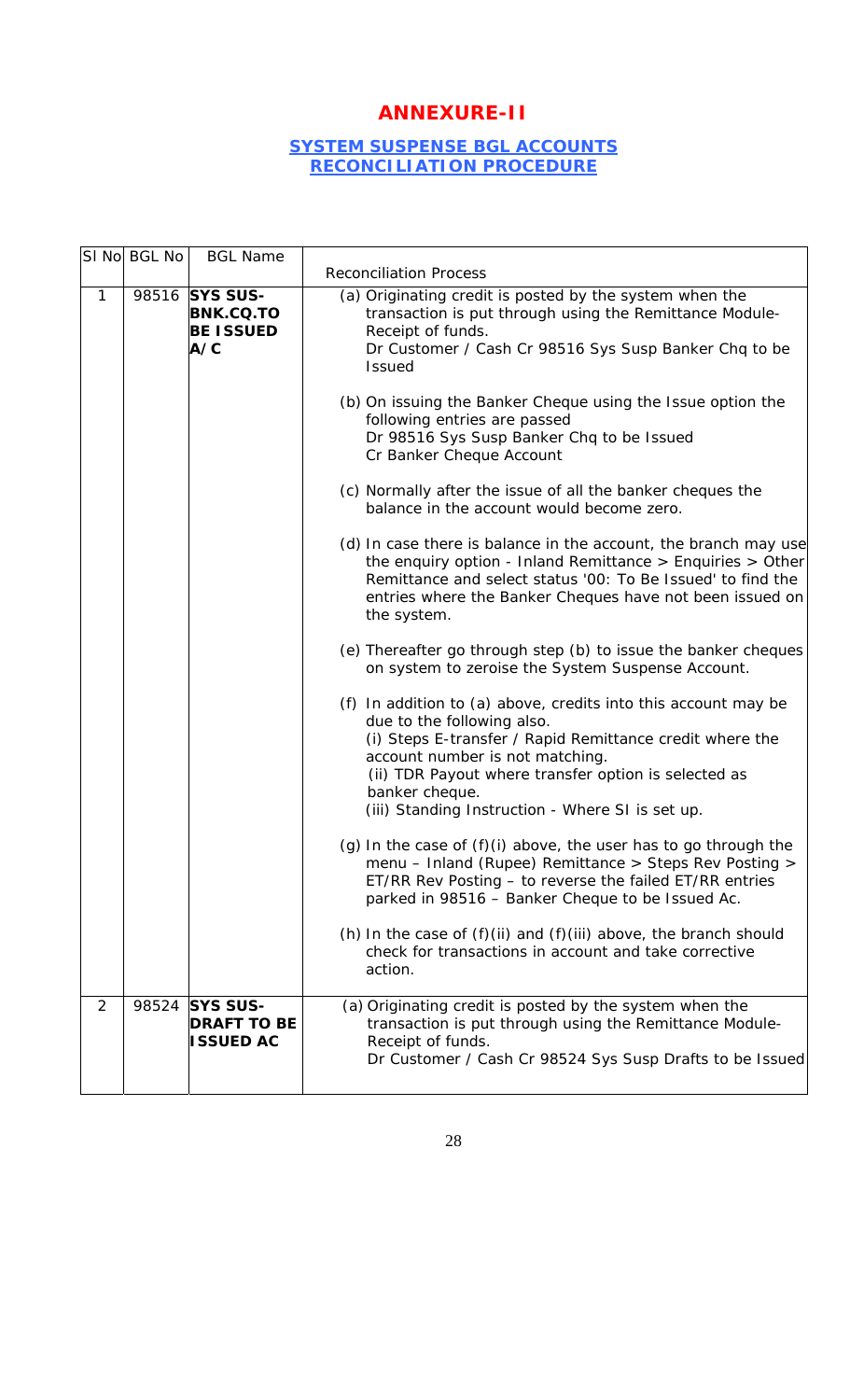|   |       |                                                                 | (b) On issuing the Draft using the Issue option the following<br>entries are passed<br>Dr 98516 Sys Susp Drafts Chq to be Issued<br>Cr Drafts Account                                                                                                           |
|---|-------|-----------------------------------------------------------------|-----------------------------------------------------------------------------------------------------------------------------------------------------------------------------------------------------------------------------------------------------------------|
|   |       |                                                                 | (c) Normally after the issue of all the drafts the balance in the<br>account would become zero.                                                                                                                                                                 |
|   |       |                                                                 | (d) In case there is balance in the account, the branch may<br>use the enquiry option - Inland Remittance > Enquiries ><br>Other Remittance and select status '00: To Be Issued' to<br>find the entries where the Drafts have not been issued on<br>the system. |
|   |       |                                                                 | (e) Thereafter go through step (b) to issue the drafts on<br>system to zeroise the System Suspense Account.                                                                                                                                                     |
|   |       |                                                                 | (f) In addition to (a) above, credits into this account may be<br>due to the following also.<br>TDR Payout where transfer option is selected as drafts.<br>(i)<br>(ii) Standing Instruction - Where SI is set up.                                               |
|   |       |                                                                 | (g) In the case of (f) above, the branch should check for<br>transactions in account and take corrective action.                                                                                                                                                |
| 3 |       | 98528 SYS SUSP - E-<br><b>REALISATION</b><br><b>REVERSAL AC</b> | (a) The entries into this account are posted by the system for<br>E-Realisation for wrong DDP No., and where DDP entry is<br>already marked off.                                                                                                                |
|   |       |                                                                 | (b) The entries put through by the system at this stage are<br>Dr Steps E-Realisation Account (98694)<br>Cr 98528 Sys Suspense ER Reversal Ac                                                                                                                   |
|   |       |                                                                 | (c) Using DDP Realisation menu, select Realisation -Dishonour<br>-Cheques (screen 20042) - Yes and complete the<br>transaction. The following entry is passed.<br>Dr 98641 - DDP Other Banks<br>Cr 98644 - DDP Cheques                                          |
|   |       |                                                                 | (d) Then manually put through the following entry<br>Dr 98528 Sys Susp ER Reversal Ac<br>Cr 98641 - DDP Other Banks                                                                                                                                             |
| 4 | 98529 | <b>SYS SUSP AC</b>                                              | FOR EXIMBILLS BRANCHES ONLY                                                                                                                                                                                                                                     |
|   |       | <b>FOR EXIM</b><br><b>BILLS TXNS</b>                            | (a) This account is used as an Intermediate Account for<br>EximBills transactions.                                                                                                                                                                              |
|   |       |                                                                 | (b) The EximBills software puts through the originating<br>transactions into this account.                                                                                                                                                                      |
|   |       |                                                                 | (c) The user has to reverse the entries manually in Bancs24.                                                                                                                                                                                                    |
|   |       |                                                                 |                                                                                                                                                                                                                                                                 |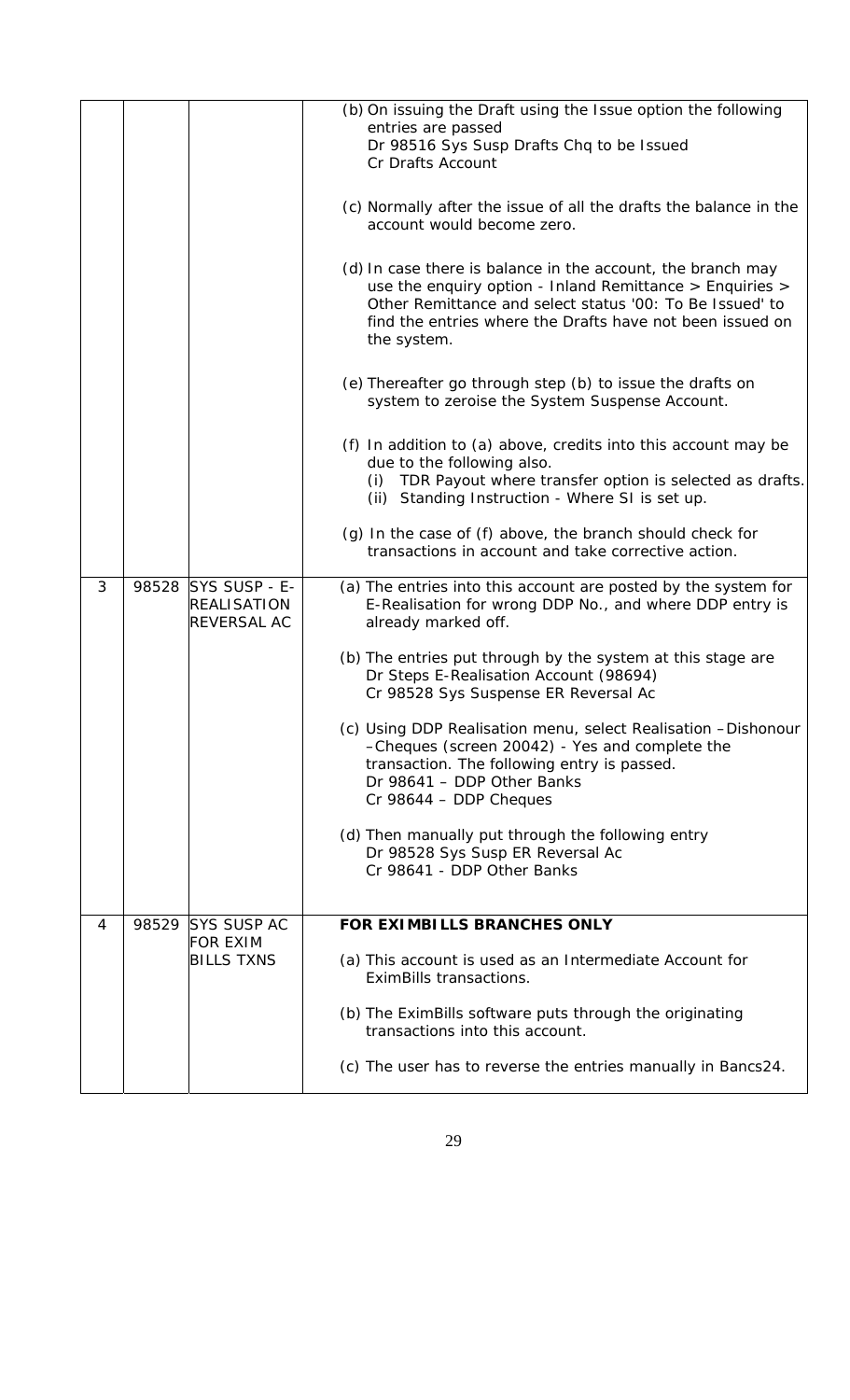| 5 | 98531 | CMP-DDP                                                 |            | FOR CMP BRANCHES ONLY                                                                                                                                                                       |
|---|-------|---------------------------------------------------------|------------|---------------------------------------------------------------------------------------------------------------------------------------------------------------------------------------------|
|   |       | <b>CREDIT</b><br>COLLECTION                             | (a)        | Please refer to Annexure - 3 for the accounting entries.                                                                                                                                    |
|   |       | АC                                                      | (b)        | Branches have to set up BGL Sweep to sweep the balance in<br>the account to Branch-4266-CMP Centre.                                                                                         |
|   |       |                                                         | (c)        | If the balance in the account is not zero, please check<br>whether the sweep is set up properly.                                                                                            |
| 6 |       | 98532 CMP-DDP                                           |            | FOR CMP BRANCHES ONLY                                                                                                                                                                       |
|   |       | <b>DEBIT</b><br>COLLECTION<br>АC                        | (a)<br>(b) | Please refer to Annexure - 3 for the accounting entries.<br>Branches have to set up BGL Sweep to sweep the balance in<br>the account to Branch-4266-CMP Centre.                             |
|   |       |                                                         | (c)        | If the balance in the account is not zero, please check<br>whether the sweep is set up properly.                                                                                            |
| 7 | 98533 | <b>SYSTEM</b><br><b>SUSPENSE AC</b><br>ORIG CREDIT      | (a)        | This is a recon-type account - One-to-many, Originating<br>Credit with System generated Ref.No.                                                                                             |
|   |       |                                                         | (b)        | In this account the users manually put through originating<br>and responding entries.                                                                                                       |
|   |       |                                                         | (c)        | This account should invariably be made zero by the end of<br>day.                                                                                                                           |
|   |       |                                                         | (d)        | The outstanding entries in the account are available in the<br>daily report<br>Audit_BGL_accounts_age_wise_break_up_gend0805.txt.gz.                                                        |
|   |       |                                                         |            | The reference no. is also available in this report.                                                                                                                                         |
| 8 | 98534 | <b>SYSTEM</b><br><b>SUSPENSE AC</b><br>ORIG DEBIT       | (a)        | This is a recon-type account - One-to-many, Originating<br>Debit with System generated Ref. No.                                                                                             |
|   |       |                                                         | (b)        | In this account the users manually put through originating<br>and responding entries.                                                                                                       |
|   |       |                                                         | (c)        | This account should invariably be made zero by the end of<br>day.                                                                                                                           |
|   |       |                                                         | (d)        | The outstanding entries in the account are available in the<br>daily report<br>Audit_BGL_accounts_age_wise_break_up_gend0805.txt.gz.<br>The reference no. is also available in this report. |
| 9 | 98543 | <b>INWARD</b><br><b>CLEARING</b><br><b>SUSPENSE A/C</b> | (a)        | Only Inward Clearing transactions should be posted to this<br>account.                                                                                                                      |
|   |       |                                                         | (b)        | Branch should not use it for parking other types of<br>transactions.                                                                                                                        |
|   |       |                                                         | (c)        | When the individual cheques of Inward Clearing are posted<br>the following entries take place<br>Dr Customer Ac (successful debits)                                                         |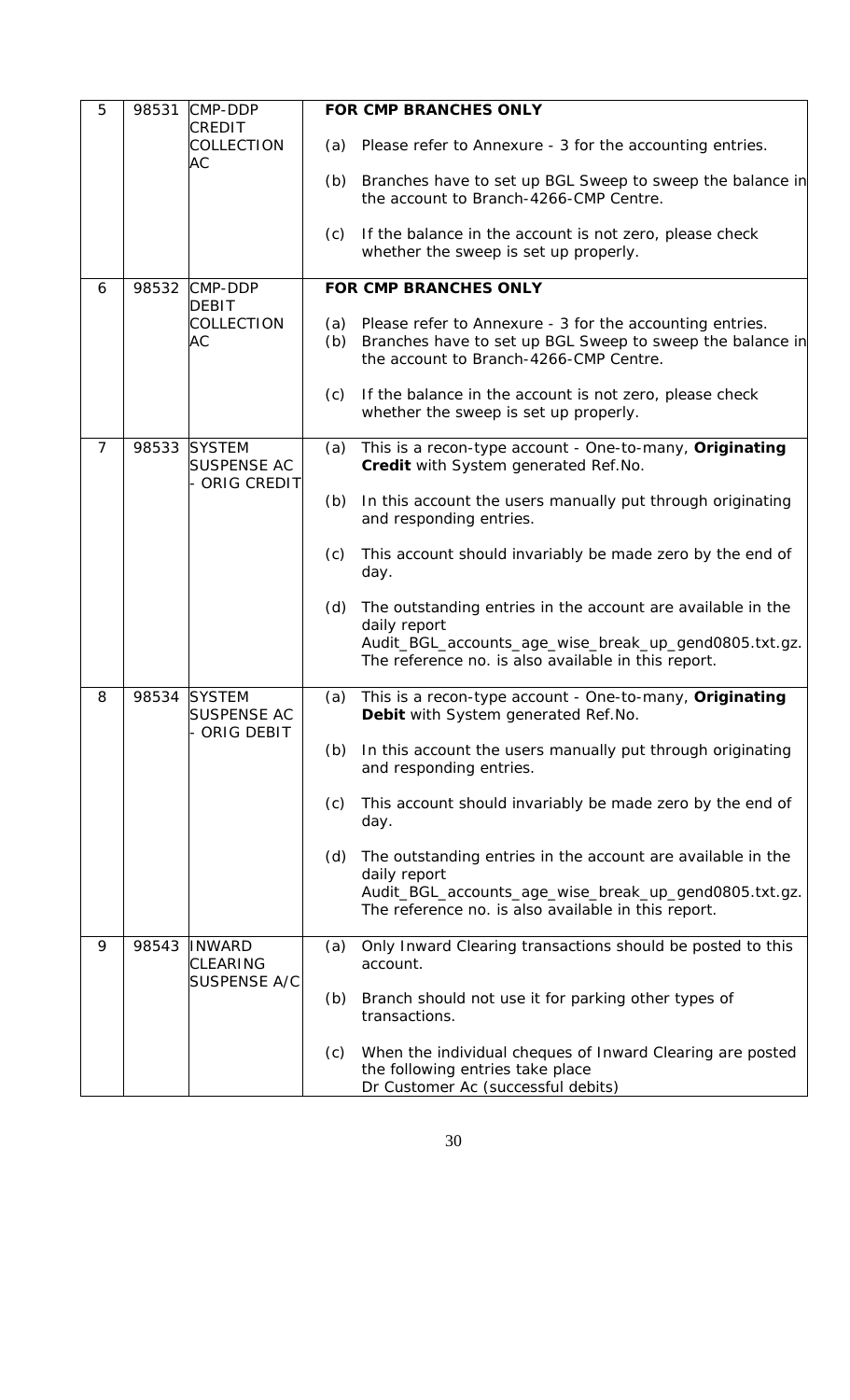|    |       |                                                            |     | Dr 98557 - OLRR Suspense Ac (where customer account<br>could not be debited for any reason)<br>Cr 98543 - Inward Clearing Suspense Ac.                                                                                                                                                                                         |
|----|-------|------------------------------------------------------------|-----|--------------------------------------------------------------------------------------------------------------------------------------------------------------------------------------------------------------------------------------------------------------------------------------------------------------------------------|
|    |       |                                                            | (d) | On receipt of TR advice for the clearing amount from<br>Service Branch/ Main Branch the following entries are<br>posted.                                                                                                                                                                                                       |
|    |       |                                                            |     | Dr 98543 - Inward Clearing Suspense Ac<br>Cr Branch Clearing General Ac.                                                                                                                                                                                                                                                       |
|    |       |                                                            | (e) | Balance in this account should be equal to the clearing<br>amount for which TRs have not been received from Service<br>Branch / Main Branch.                                                                                                                                                                                   |
|    |       |                                                            | (f) | Inward Clearing transactions are also posted using the<br>Trickle Feed mechanism.                                                                                                                                                                                                                                              |
|    |       |                                                            |     | (i) ICL - In this type of Trickle Feed, softcopy received from<br>Service Branch without account numbers is uploaded by<br>branches and consolidated credit is given to 98543 - Inward<br>Clearing Susp Ac.                                                                                                                    |
|    |       |                                                            |     | (ii) IAN - In this type of Trickle Feed, softcopy with account<br>numbers is uploaded by branches and individual credits are<br>posted to 98543 - Inward Clearing Susp Ac.                                                                                                                                                     |
|    |       |                                                            |     | (iii) CIL - In this type of Trickle Feed, softcopy of inward<br>clearing of many branches is uploaded by Clearing CPC. The<br>data received from Service Branch is cleaned by Clearing<br>CPC and the account number is added using the SAN-MICR<br>codes. In this case the Inward Clearing Ac of Clearing CPC<br>is credited. |
| 10 | 98551 | <b>SYS SUSP -</b><br><b>GIFTCHO TO</b><br><b>BE ISSUED</b> | (a) | Originating credit is posted by the system when the<br>transaction is put through using the Remittance Module-<br>Receipt of funds.<br>Dr Customer / Cash<br>Cr 98551 Sys Susp Gift Chq to be Issued                                                                                                                           |
|    |       |                                                            | (b) | On issuing the Gift Cheques using the Issue option the<br>following entries are passed<br>Dr 98551 Sys Susp Gift Chq to be Issued<br>Cr Gift Cheque Account                                                                                                                                                                    |
|    |       |                                                            | (c) | Normally after the issue of all the Gift cheques the balance<br>in the account would become zero.                                                                                                                                                                                                                              |
|    |       |                                                            | (d) | In case there is balance in the account, the branch may use<br>the enquiry option - Inland Remittance $>$ Enquiries $>$ Other<br>Remittance and select status '00: To Be Issued' to find the<br>entries where the Gift Cheques have not been issued on the<br>system.                                                          |
|    |       |                                                            | (e) | Thereafter go through step (b) to issue the Gift cheques on<br>system to zeroise the System Suspense Account.                                                                                                                                                                                                                  |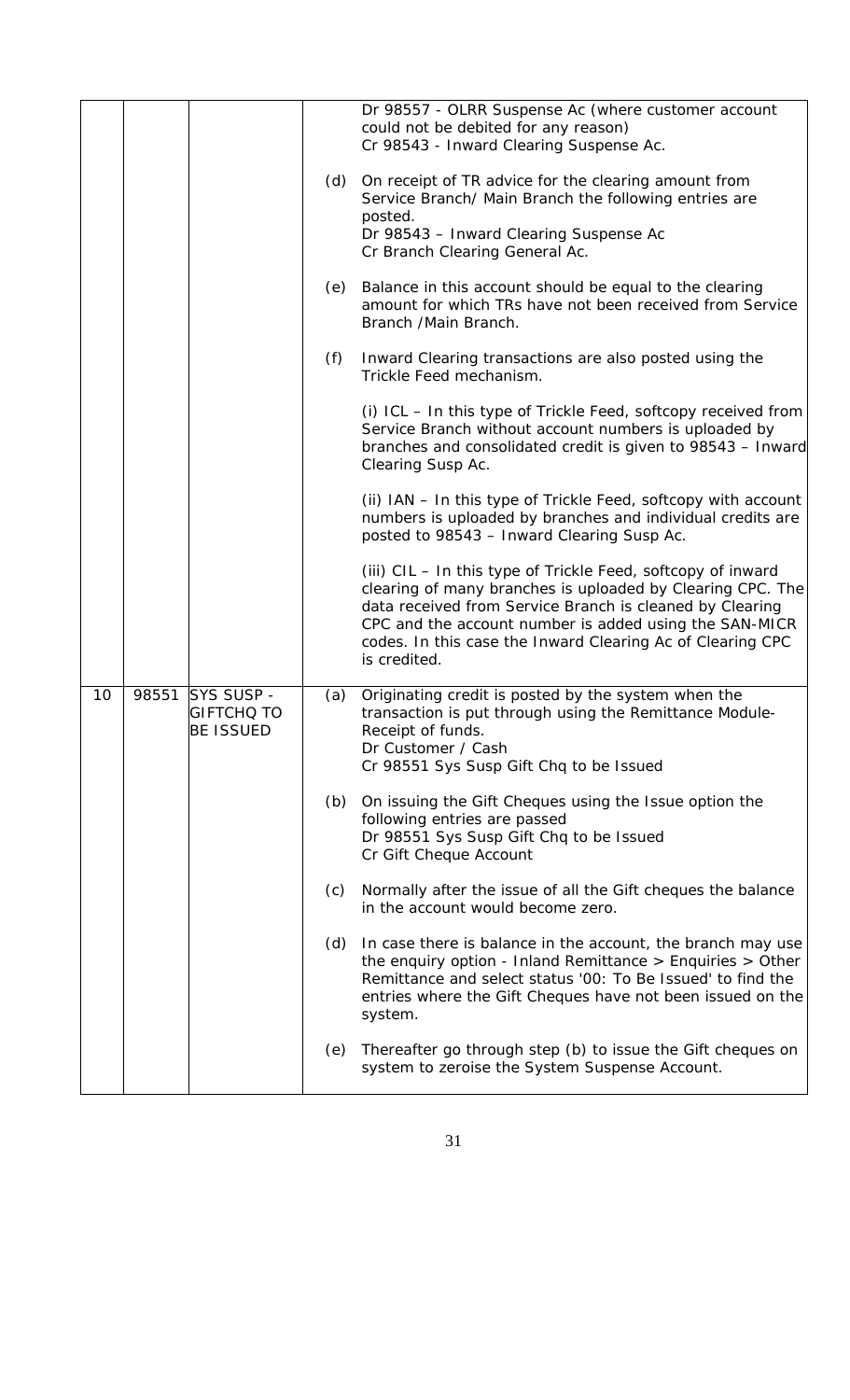| 11 | 98556 | SYS SUSP - TT<br>to be issued       | (a)        | Originating credit is posted by the system when the<br>transaction is put through using the Remittance Module-<br>Receipt of funds.<br>Dr Customer / Cash<br>Cr 98556 Sys Susp TT to be Issued                                                                                                                                                                       |
|----|-------|-------------------------------------|------------|----------------------------------------------------------------------------------------------------------------------------------------------------------------------------------------------------------------------------------------------------------------------------------------------------------------------------------------------------------------------|
|    |       |                                     | (b)        | On issuing the TT using the Issue option the following<br>account is debited<br>Dr 98556 Sys Susp TT to be Issued                                                                                                                                                                                                                                                    |
|    |       |                                     | (c)<br>(d) | Normally after the issue of all the TTs the balance in the<br>account would become zero.<br>In case there is balance in the account, the branch may use<br>the enquiry option - Inland Remittance $>$ Enquiries $>$ TT<br>(Telegraphic Transfer) and select status '00: First Step<br>Done' to find the entries where the TTs have not been<br>issued on the system. |
|    |       |                                     | (e)        | Thereafter go through step (b) to issue the TTs on system<br>to zeroise the System Suspense Account.                                                                                                                                                                                                                                                                 |
| 12 | 98557 | <b>OLRR-SUSP</b><br><b>SYS-SUSP</b> | (a)        | Balance pertains to the instruments not debited to customer<br>accounts for any reason.                                                                                                                                                                                                                                                                              |
|    |       |                                     | (b)        | Manual decision has to be taken to either pay or dishonour<br>the instrument using the menu optoin $-$ Clearing $>$ Inward<br>Clearing > Presentation > Online Rejection Referral Enquiry.                                                                                                                                                                           |
|    |       |                                     | (c)        | If paid, system will debit customer account.                                                                                                                                                                                                                                                                                                                         |
|    |       |                                     |            | (d) If dishonoured, system will debit 98575 - OLRR-<br><b>DISHONOUR AC</b>                                                                                                                                                                                                                                                                                           |
|    |       |                                     | (e)        | Account should become zero on daily basis.                                                                                                                                                                                                                                                                                                                           |
| 13 | 98561 | SYS SUSP -<br><b>INTERNET BKG</b>   |            | (a) The entries are originated by the system and responded by<br>the system.                                                                                                                                                                                                                                                                                         |
|    |       |                                     |            | (b) Both originating credits and originating debits are posted to<br>this account.                                                                                                                                                                                                                                                                                   |
|    |       |                                     |            | (c) The account should automatically get zeroised.                                                                                                                                                                                                                                                                                                                   |
|    |       |                                     |            | (d) Branch should monitor the account daily.                                                                                                                                                                                                                                                                                                                         |
|    |       |                                     |            | (e) In case balance is found in the account, branch may<br>contact INB Dept with details.                                                                                                                                                                                                                                                                            |
|    |       |                                     |            | (f) For all manual intervention transactions (e.g. draft issue<br>requests etc.) user should enquire through menu - Other<br>Delivery Channels > Internet Banking > Manual<br>Intervention Transactions - Requests. The user should take<br>necessary action and change the status in the above screen<br>to 'Processed'.                                            |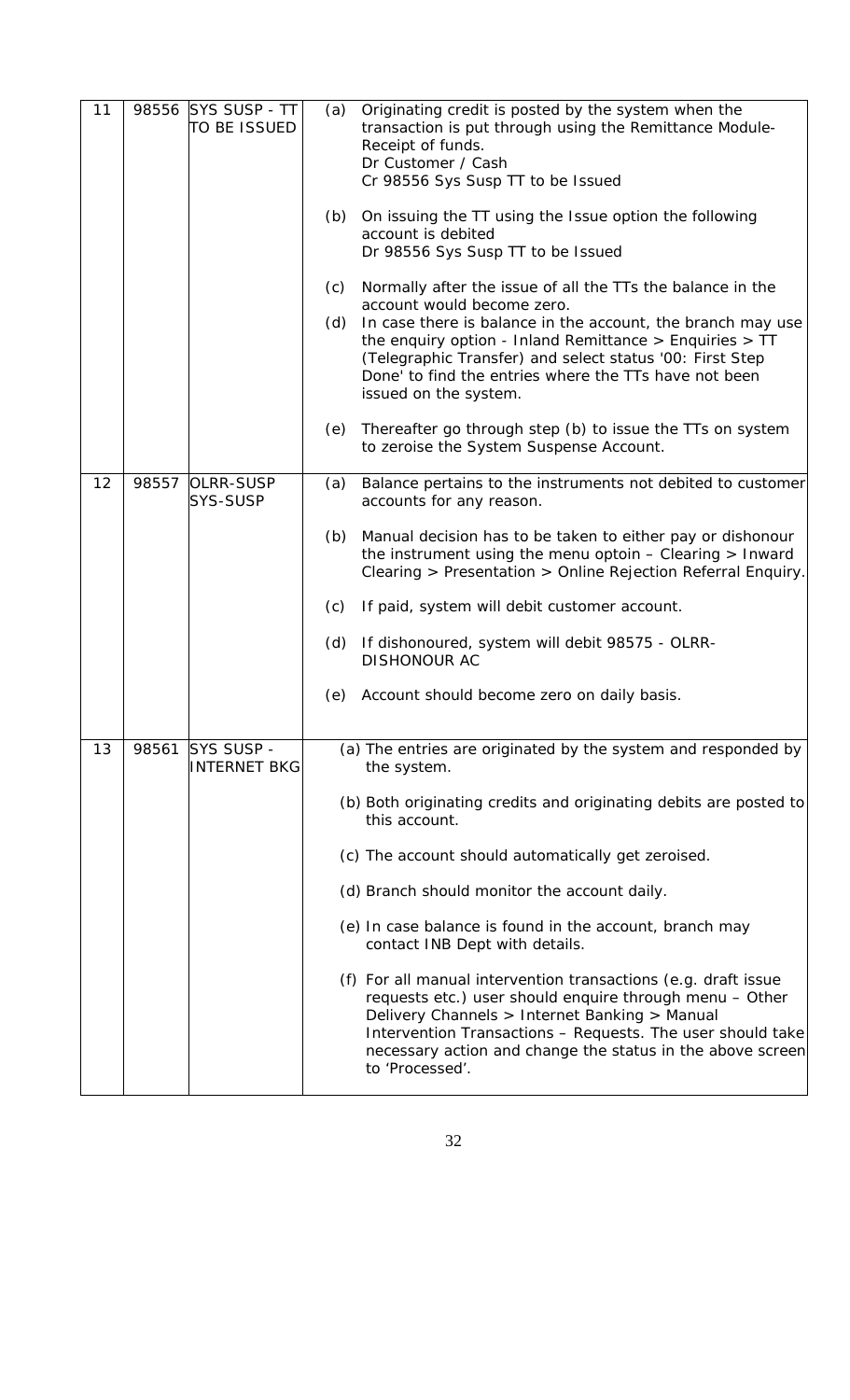| 14 |       | 98567 SYS SUSP - e-<br><b>TRANSFER AC</b>       | (a) This account is used as intermediate account for Steps E-<br>Transfer transactions.                                                                                                                                                              |                                                                                                                   |
|----|-------|-------------------------------------------------|------------------------------------------------------------------------------------------------------------------------------------------------------------------------------------------------------------------------------------------------------|-------------------------------------------------------------------------------------------------------------------|
|    |       |                                                 | (b) On receipt of funds the following entries take place.<br>Dr Customer<br>Cr 98567 Sys Susp E-Transfer Ac                                                                                                                                          |                                                                                                                   |
|    |       |                                                 | (c) On issue of E-Transfer transaction (using the Issue Option)<br>the following transactions take place.<br>Dr 98567 Sys Susp E-Transfer Ac<br>Cr Steps E-Transfer Ac of PSG-DAU-BrCd-4430<br>Thereby zeroising the System Suspense Ac.             |                                                                                                                   |
|    |       |                                                 | (d) In case balance is found, it means the step (c) has not<br>been put through.                                                                                                                                                                     |                                                                                                                   |
|    |       |                                                 | (e) Enquire the status of transactions and put through the step<br>$(c)$ .                                                                                                                                                                           |                                                                                                                   |
| 15 |       | 98568 SYS SUSP - e-<br><b>REALISATION</b><br>АC | (a) This account is used as intermediate account for Steps E-<br>Realisation transactions.                                                                                                                                                           |                                                                                                                   |
|    |       |                                                 |                                                                                                                                                                                                                                                      | (b) On receipt of funds the following entries take place.<br>Dr<br>Customer<br>Cr 98568 Sys Susp E-Realisation Ac |
|    |       |                                                 | (c) On issue of E-Realisation transaction (using the Issue<br>Option) the following transactions take place.<br>Dr 98568<br>Sys Susp E-Realisation Ac<br>Cr Steps E-Realisation Ac of PSG-DAU-BrCd-4430<br>Thereby zeroising the System Suspense Ac. |                                                                                                                   |
|    |       |                                                 | (d) In case balance is found, it means the step (c) has not<br>been put through.                                                                                                                                                                     |                                                                                                                   |
|    |       |                                                 | (e) Enquire the status of transactions and put through the step<br>$(c)$ .                                                                                                                                                                           |                                                                                                                   |
| 16 | 98571 | SYS SUS-                                        | (a) All failed Trickle Feed transactions land into this account.                                                                                                                                                                                     |                                                                                                                   |
|    |       | <b>REJECTED</b><br><b>TRICKLE FEED</b>          | (b) The transactions may be both debit and credit in nature.                                                                                                                                                                                         |                                                                                                                   |
|    |       |                                                 | (c) The branch has to go through the Trickle Feed Status<br>reports and reverse the transactions manually.                                                                                                                                           |                                                                                                                   |
| 17 | 98575 | OLRR -<br><b>DISHONOUR</b>                      | (a) The balance in this account pertains to the dishonoured<br>cheques of inward clearing.                                                                                                                                                           |                                                                                                                   |
|    |       | АC                                              | (b) At the end of the day, entries should be transferred to<br>98731 - Branch Suspense Account.                                                                                                                                                      |                                                                                                                   |
|    |       |                                                 | (c) The entries must be reversed on receipt of TR from Service<br>Branch/Main Branch as the case may be.                                                                                                                                             |                                                                                                                   |
|    |       |                                                 |                                                                                                                                                                                                                                                      |                                                                                                                   |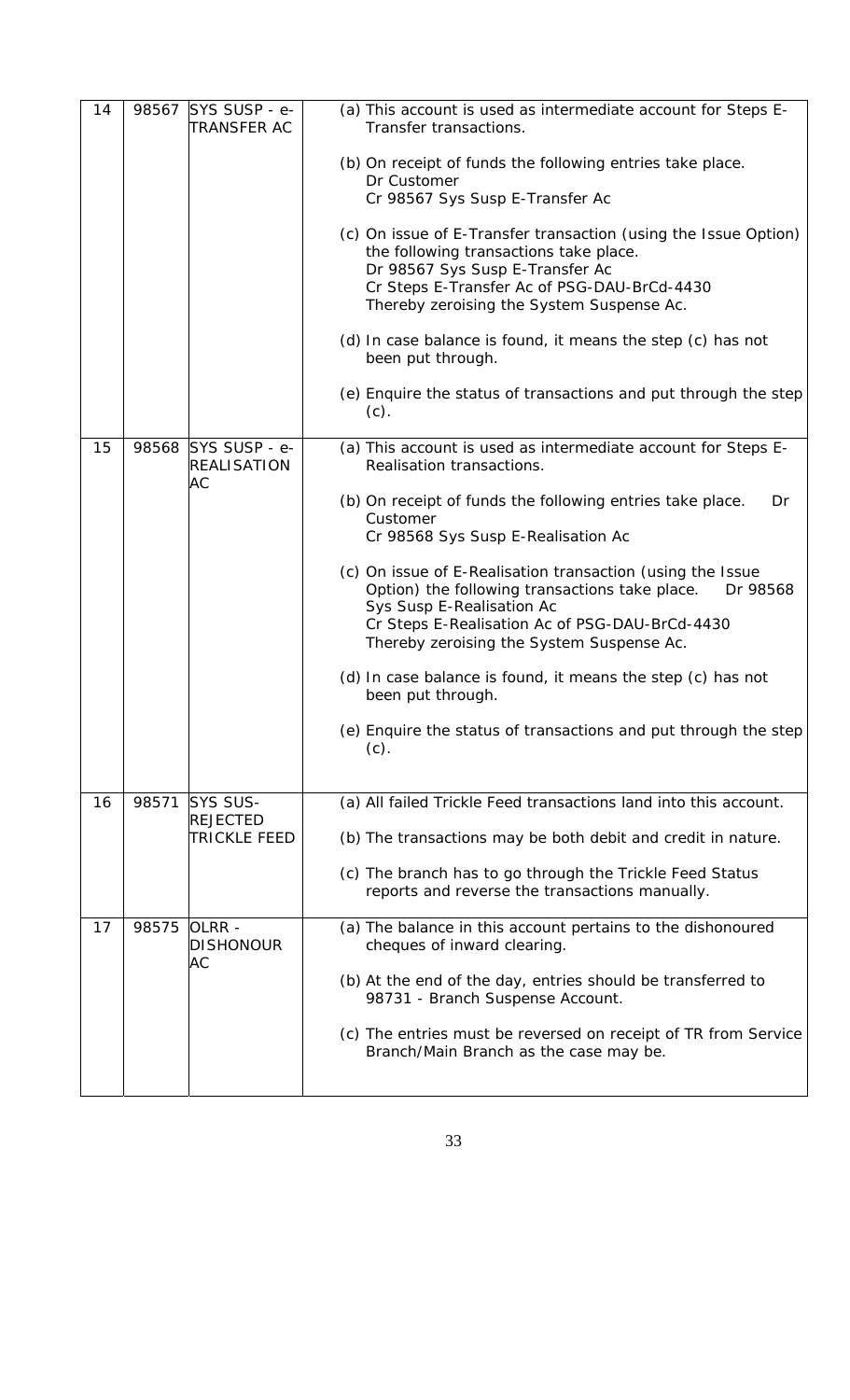| 18 | 98577 | <b>CMP</b>                                | <b>FOR CMP BRANCHES ONLY</b>                                                                                                                                                                                                   |
|----|-------|-------------------------------------------|--------------------------------------------------------------------------------------------------------------------------------------------------------------------------------------------------------------------------------|
|    |       | COLLECTION                                |                                                                                                                                                                                                                                |
|    |       | (BRANCH)<br><b>SUSP AC</b>                | (a) On branch transfer transactions and credit balance transfer<br>transactions will be put through 98577 CMP Collection<br>(Branch) Suspense account manually and the details will be<br>entered in CMP PC.                   |
|    |       |                                           | (b) On branch Transfer Transactions:<br>Dr Customer<br>Cr 98577 CMP Collection (Branch) Suspense a/c                                                                                                                           |
|    |       |                                           | (c) Transfer of Credit balance from the Customer a/c: Same as<br>above. Instead of individual transactions, the credit balance<br>at the CMP cut-off time will be transferred to 98577 CMP<br>Collection (Branch) Suspense a/c |
|    |       |                                           | (d) At EOD, the BGL Sweep takes place transferring the<br>balance to 4266 CMP Centre<br>Dr 98577 CMP Collection (Branch) Suspense Ac<br>Cr CMP Core Collection Account at Branch 4266-CMP Centre                               |
|    |       |                                           | (e) The BGL Sweep will ensure that the balance in the account<br>is zeroised at EOD.                                                                                                                                           |
|    |       |                                           | (f) For detailed procedure, please refer Annexure-2.                                                                                                                                                                           |
|    |       |                                           |                                                                                                                                                                                                                                |
| 19 | 98578 | <b>CMP BALANCE</b><br><b>TRANSFER AC</b>  | FOR CMP BRANCHES ONLY<br>(a) Transfer of Debit balance from customer account will be<br>routed through 98578 CMP Balance Transfer Ac<br>Dr 98578 CMP Balance Transfer Ac<br>Cr Customer                                        |
|    |       |                                           | (b) Instead of individual transactions, the debit balance at the<br>CMP cut-off time will be transferred to 98578-CMP Balance<br>Transfer Ac.                                                                                  |
|    |       |                                           | (c) At EOD, the BGL Sweep takes place transferring the<br>balance to 4266 CMP Centre<br>Dr CMP Core Collection Account at Branch 4266-CMP<br>Centre<br>Cr 98578 CMP Balance Transfer Ac                                        |
|    |       |                                           | (d) The BGL Pull Sweep will ensure that the balance in the<br>account is zeroised at EOD.                                                                                                                                      |
|    |       |                                           | (e) More details on settings for Sweep are given in Annexure-<br>2.                                                                                                                                                            |
| 20 | 98579 | <b>CMP LATE</b>                           | FOR CMP BRANCHES ONLY                                                                                                                                                                                                          |
|    |       | <b>RETURN &amp;</b><br>OTHER DEBITS<br>АC | (a) This account is used for handling clearing cheques which<br>are returned beyond the stipulated return discipline & any<br>other debits.                                                                                    |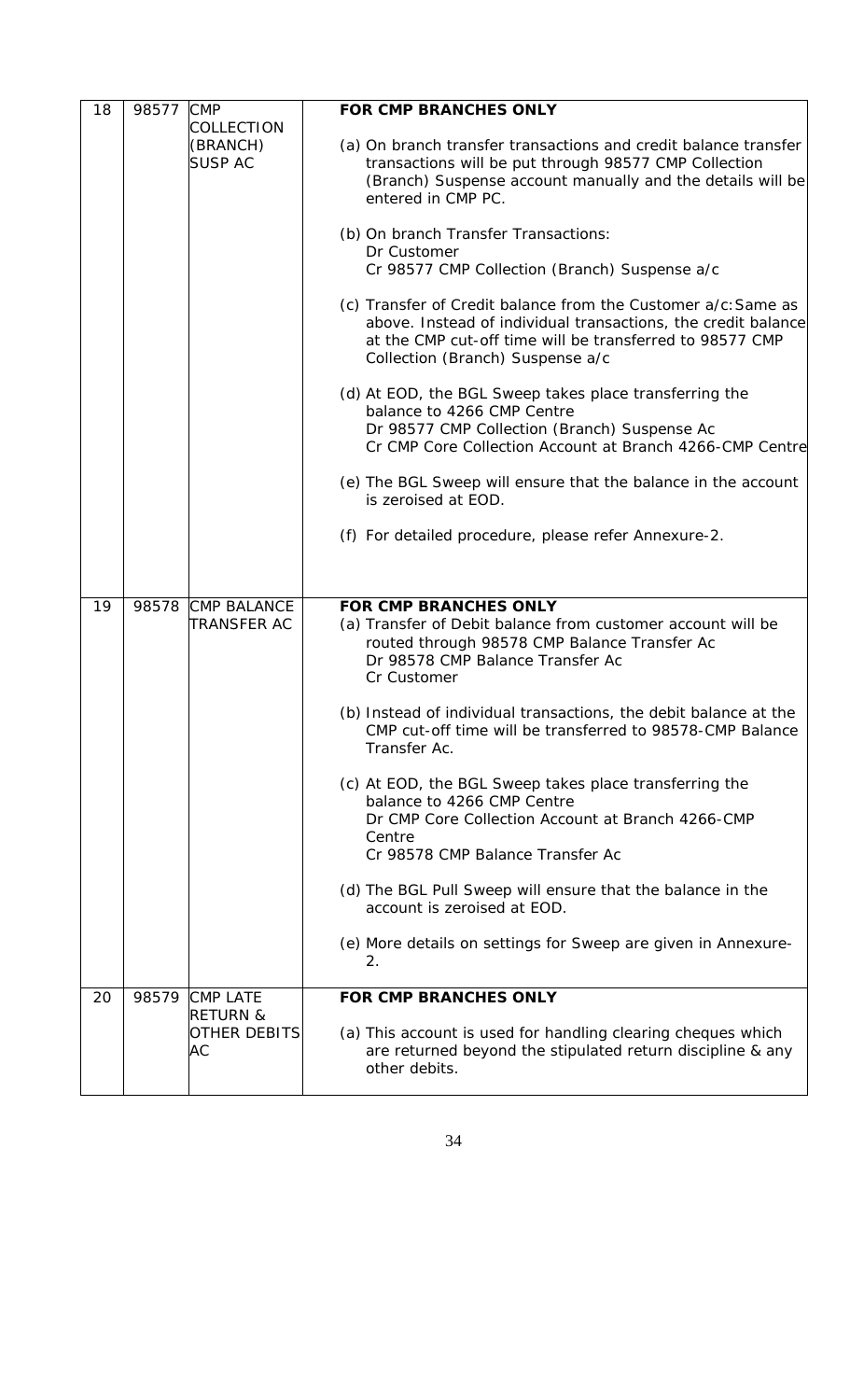|    |       |                                                       | (b) Late Returns and other debit transactions will be debited to<br>98579 - CMP Late Returns and Other Debits Ac                                                                                                                      |
|----|-------|-------------------------------------------------------|---------------------------------------------------------------------------------------------------------------------------------------------------------------------------------------------------------------------------------------|
|    |       |                                                       | (c) At EOD, the BGL Sweep takes place transferring the<br>balance to 4266 CMP Centre                                                                                                                                                  |
|    |       |                                                       | Dr CMP Core Collection Account at Branch 4266-CMP<br>Centre                                                                                                                                                                           |
|    |       |                                                       | Cr 98579 CMP Late Returns and Other Debits Ac                                                                                                                                                                                         |
|    |       |                                                       | (d) The BGL Pull Sweep will ensure that the balance in the Sys<br>Susp account is zeroised at EOD.                                                                                                                                    |
|    |       |                                                       | (e) More details on settings for Sweep are given in Annexure-<br>2.                                                                                                                                                                   |
| 21 | 98580 | E-COLLECTION<br>to be issued<br>АC                    | (a) Originating credit is posted by the system when the<br>transaction is put through using the Remittance Module-<br>Receipt of funds.<br>Dr Customer<br>Cr 98580 through Remittance Module                                          |
|    |       |                                                       | (b) On going through the Issue option to issue the E-Collection<br>the following entry is generated.<br>Dr 98580 E-Collection To be Issued Ac<br>Cr E-Collection Ac at PSG-DAU-BrCd-4430<br>Thereby zeroising the balance in 98580 Ac |
|    |       |                                                       | (c) In case balance is found, it means the step (b) has not<br>been put through.<br>(d) Enquire the status of transactions and put through the step<br>$(b)$ .                                                                        |
| 22 | 98581 | <b>ATM CASH</b><br>DISBURSED -<br><b>CUST AC NOT</b>  | (a) Originating transaction is posted by the system where ATM<br>has disbursed cash but the customer account is not<br>debited.                                                                                                       |
|    |       | <b>DEBITED</b>                                        | (b) The account is a reconciliation type account - one-to-one,<br>originating debit with system generated reference no.                                                                                                               |
|    |       |                                                       | (c) The branch has to post the following entry<br>Dr Customer<br>Cr 98581 - ATM Cash Disbursed-Cust Ac Not Debited.                                                                                                                   |
|    |       |                                                       | (d) The transactions posted by the system in this account are<br>given in the report with details<br>ATM_SUSPENSE_POSTINGS_REPORT_infd1130.txt                                                                                        |
|    |       |                                                       | The branch may use the report to reverse the entries.<br>(e) The outstanding entries in the account are also available in<br>the daily report<br>Audit_BGL_accounts_age_wise_break_up_gend0805.txt.gz.                                |
|    |       |                                                       | The reference no. is also available in this report.                                                                                                                                                                                   |
| 23 | 98582 | <b>CUST AC</b><br><b>DEBITED -</b><br><b>ATM CASH</b> | (a) Originating transaction is posted by the system where<br>Customer account is debited but ATM has not disbursed<br>cash.                                                                                                           |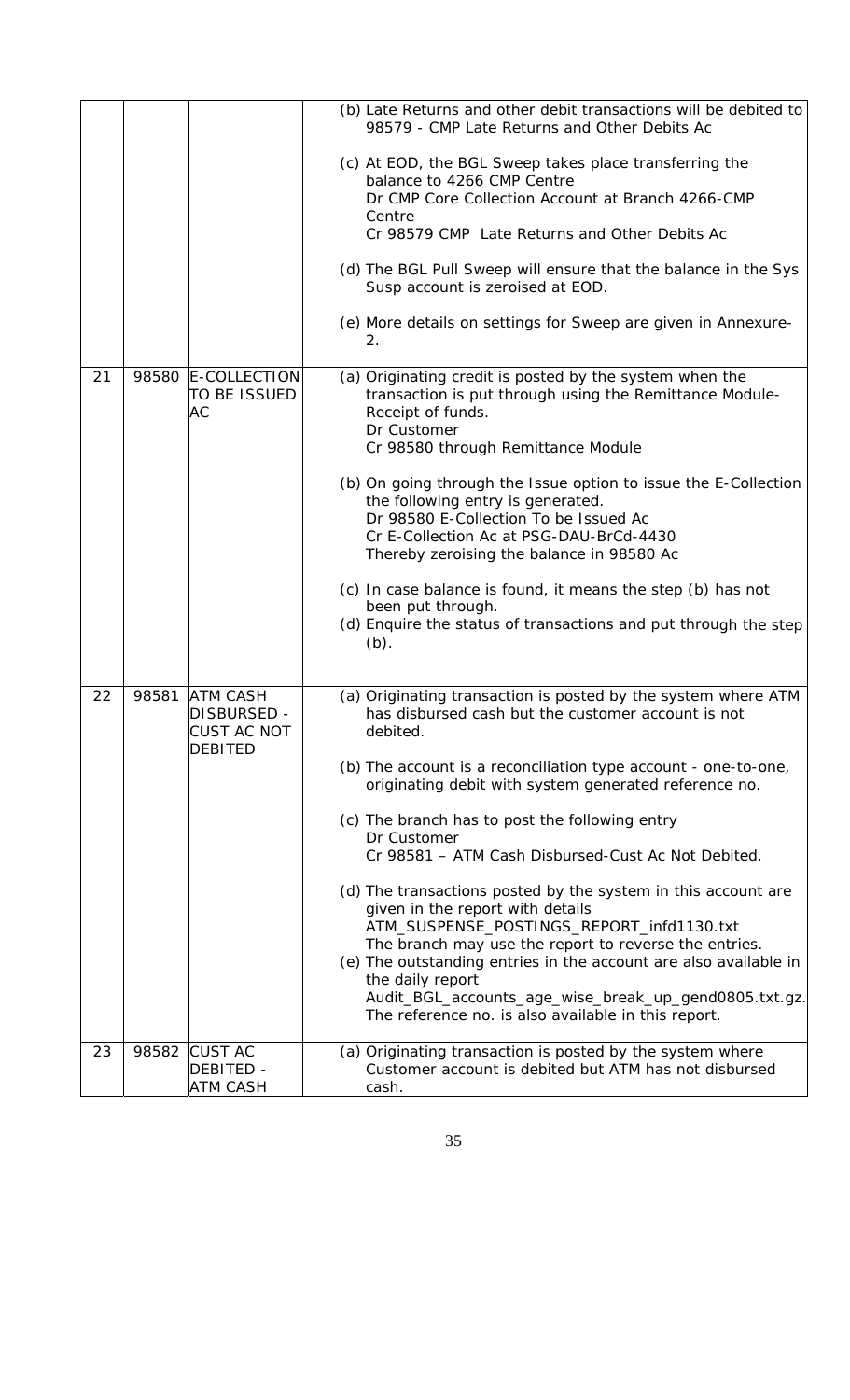|    |       | <b>NOT</b>                           |                                                                                                                                                                                                                                                   |
|----|-------|--------------------------------------|---------------------------------------------------------------------------------------------------------------------------------------------------------------------------------------------------------------------------------------------------|
|    |       | <b>DISBURSED</b>                     | (b) It is a reconciliation type account - one-to-one, originating<br>credit with system generated reference no.                                                                                                                                   |
|    |       |                                      | (c) The branch has to post the following entry<br>Dr 98582 - Cust Ac Debited - ATM Cash Not Disbursed<br>Cr Customer                                                                                                                              |
|    |       |                                      | (d) The transactions posted by the system in this account are<br>given in the report with details<br>ATM_SUSPENSE_POSTINGS_REPORT_infd1130.txt<br>The branch may use the report to reverse the entries.                                           |
|    |       |                                      | (e) The outstanding entries in the account are also available in<br>the daily report<br>Audit_BGL_accounts_age_wise_break_up_gend0805.txt.gz.<br>The reference no. is also available in this report.                                              |
| 24 | 98586 | <b>INWARD</b>                        | <b>FOR SERVICE BRANCH ONLY</b>                                                                                                                                                                                                                    |
|    |       | <b>RETURNS</b><br><b>SUSPENSE AC</b> | (a) This account is meant for Service Branches only.                                                                                                                                                                                              |
|    |       |                                      | (b) Other branches should not use this account.                                                                                                                                                                                                   |
| 25 | 98587 | <b>OUTWARD</b>                       | <b>FOR SERVICE BRANCH ONLY</b>                                                                                                                                                                                                                    |
|    |       | <b>RETURNS</b><br><b>SUSPENSE AC</b> | (a) This account is meant for Service Branches only.                                                                                                                                                                                              |
|    |       |                                      | (b) Other branches should not use this account.                                                                                                                                                                                                   |
| 26 | 98588 | <b>INWARD</b>                        | FOR SERVICE BRANCH ONLY                                                                                                                                                                                                                           |
|    |       | COLLECTIONS                          | (a) This account is meant for Service Branches only.                                                                                                                                                                                              |
|    |       | <b>SUSPENSE AC</b>                   | (b) Other branches should not use this account.                                                                                                                                                                                                   |
| 27 | 98589 | <b>RBI RFS</b>                       | (a) This intermediate account is used for RBI Remittance                                                                                                                                                                                          |
|    |       | INTERMEDIATE                         | Facility Scheme account.                                                                                                                                                                                                                          |
|    |       | АC                                   | (b) This account should be made zero by the end of the day.                                                                                                                                                                                       |
| 28 | 98593 | <b>RTGS</b>                          | (a) The RTGS transactions are originated in two ways.                                                                                                                                                                                             |
|    |       | <b>REJECTED</b>                      | (i) R-41 Customer Payment Request                                                                                                                                                                                                                 |
|    |       | <b>TXNS AC</b>                       | (ii) R-42 Inter-Bank Payment Request                                                                                                                                                                                                              |
|    |       |                                      |                                                                                                                                                                                                                                                   |
|    |       |                                      | (b) R-41 transactions would be by debit to Cash, Customer<br>Account or BGL                                                                                                                                                                       |
|    |       |                                      |                                                                                                                                                                                                                                                   |
|    |       |                                      | (c) The failed outgoing RTGS transactions (Cash and BGL),<br>which have been returned on rejection by the other Bank,<br>land in this account.                                                                                                    |
|    |       |                                      | (d) In case of failed outgoing RTGS transactions (Customer<br>accounts), which have been returned on rejection by the<br>other Bank are credited directly to the account which was<br>earlier debited. This BGL account is not used in this case. |
|    |       |                                      | (e) Incoming R-42 transactions will be credited to this account<br>only.                                                                                                                                                                          |
|    |       |                                      | (f) The branch should enquire this account and the RTGS<br>Enquiry during the day and take corrective measures to                                                                                                                                 |